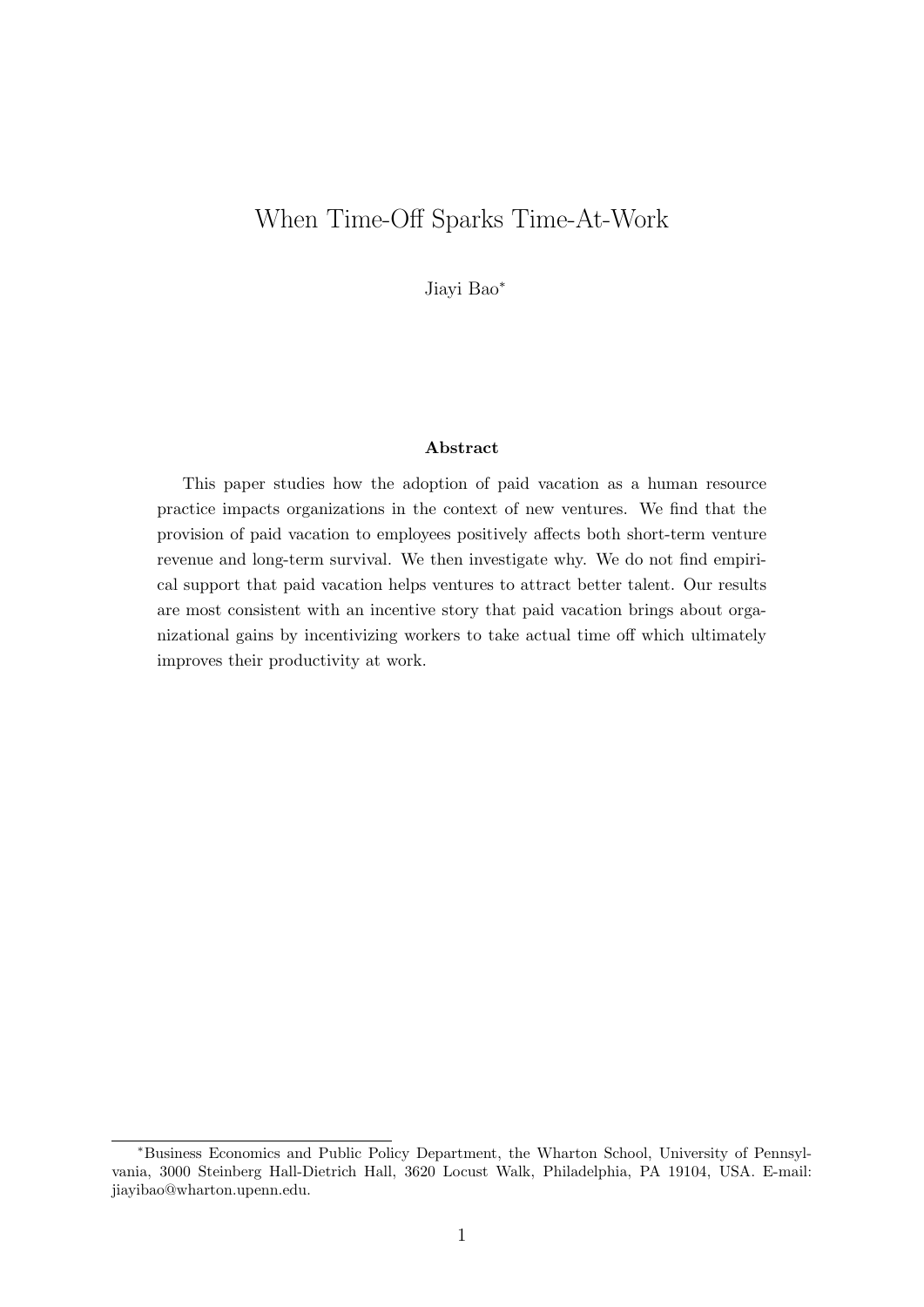## 1 Introduction

Research has recognized human capital as a source of sustained competitive advantage [\(Barney,](#page-20-0) [1991;](#page-20-0) [Coff and Kryscynski,](#page-21-0) [2011;](#page-21-0) [Campbell et al.,](#page-20-1) [2012\)](#page-20-1) and highlighted the role of strategic human resource practices in affecting organizational performance [\(Becker and](#page-20-2) [Gerhart,](#page-20-2) [1996;](#page-20-2) [Wright and Haggerty,](#page-23-0) [2005\)](#page-23-0). Traditionally, firms strategize over ways to incentivize workers' time at work through devising different compensation models and reward systems [\(Lazear,](#page-22-0) [2000;](#page-22-0) [Ittner et al.,](#page-22-1) [2003;](#page-22-1) [Larkin and Leider,](#page-22-2) [2012;](#page-22-2) [Ederer and](#page-21-1) [Manso,](#page-21-1) [2013\)](#page-21-1). As modern workers are increasingly valuing benefits and perks not di-rectly associated with pay,<sup>[1](#page-1-0)</sup> a range of practices have received scholar attention, including tuition reimbursement, work-from-home options, and corporate wellness programs [\(Cap](#page-20-3)[pelli,](#page-20-3) [2004;](#page-20-3) [Bloom et al.,](#page-20-4) [2015;](#page-20-4) [Gubler et al.,](#page-21-2) [2017\)](#page-21-2). However, less well-understood is how *time-off* benefits impact organizations. This gap in the literature warrants particular scrutiny amidst the hype of radical firm innovation with respect to vacation policies. Companies such as Netflix, Twitter, Target, and General Electric have started providing unlimited paid time-off as a perk to their employees. Another trend of "paid" paid vacation is also emerging as bellwethers like Airbnb and Evernote offer travel coupons and vacation subsidy to workers who actually make use of their time-off allowance. However, time-off benefits present additional costs to firms, either in the form of coordination or replacement costs when workers are away or in the form of payouts when workers quit with accrued vacation. Consequently, the trade-off calls for more insights into how paid vacation influences firm outcomes.

Even less well-understood is the importance of paid vacation in the context of small and new businesses who typically do not have formal HR systems to crystallize their vacation policies (Dabić et al., [2011\)](#page-21-3). Nor do they have the capacity to simply have it all — unlike the large, established firms who offer a standard package of perks ranging from 401(k) to health insurance, the small, newly-formed ventures are confined by their constrained resources and hence have to be selective in the provision of perks [\(Klaas et al.,](#page-22-3)

<span id="page-1-0"></span><sup>&</sup>lt;sup>1</sup>Fractl (2016). *Employee Benefits Study: The Cost and Value of Employee Perks.* Retrieved from [http://www.frac.tl/employee-benefits-study/.](http://www.frac.tl/employee-benefits-study/)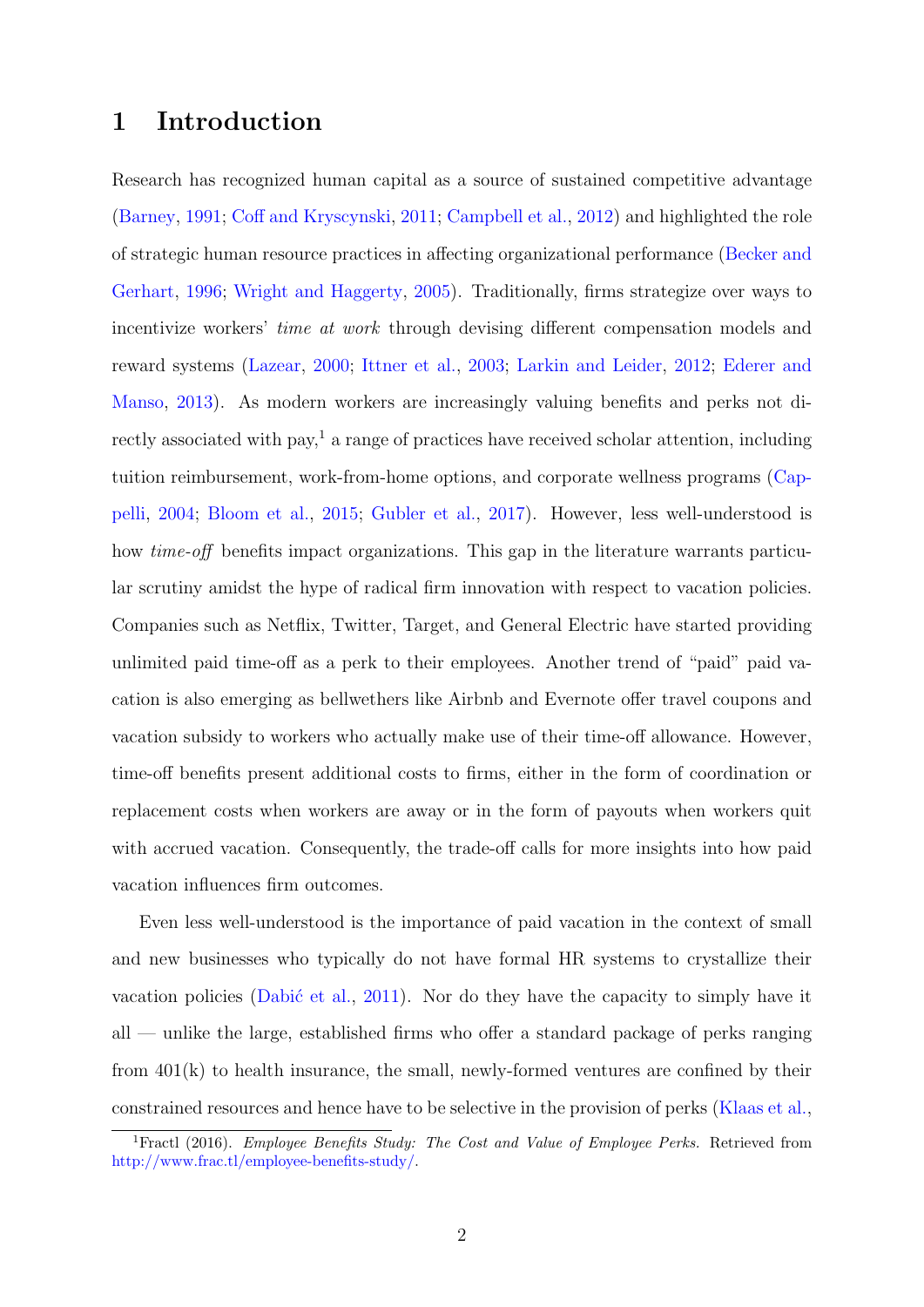[2000\)](#page-22-3). Is paid vacation necessary? Should it be prioritized over other perks? How should it be implemented to maximize potential gains? These questions remain unanswered during a time when small entrepreneurial firms continue to prosper, driving job creation and economic growth<sup>[2](#page-2-0)[3](#page-2-1)</sup>.

This paper aims to fill the gaps in scholarly work and address the practitioner needs by exploring the impact of paid vacation on new venture outcomes. We focus on both revenue and survival to delineate a more complete venture outcome of growth and sustainability. We then investigate why. By inspecting the potential mechanisms underlying the effect of paid vacation, we discuss how vacation policy should be implemented for its optimal use.

Costs and resource constraints aside, paid vacation may benefit organizations either through a sorting effect or through an incentive effect. First, worker-friendly time-off benefits can play an essential role in helping firms attract talent. The offering would make the overall compensation package more appealing to job seekers when compared to that of the competitors who do not have paid vacation. Moreover, high ability candidates may self-select into ventures with paid vacation due to a higher valuation of nonmonetary benefits [\(Burbano,](#page-20-5) [2016\)](#page-20-5). Second, apart from changing the quality composition of workers, paid vacation can empower incumbent workers by allowing them to enhance at-work productivities with the opportunity to regain health, recharge mind, or revive creativity through travel [\(Pressman et al.,](#page-23-1) [2009;](#page-23-1) [Hartig et al.,](#page-22-4) [2013;](#page-22-4) [Leung et al.,](#page-23-2) [2008;](#page-23-2) [Jia et al.,](#page-22-5) [2009\)](#page-22-5). While these two effects are not mutually exclusive, they point to distinct implications. The sorting effect would advocate the need for firms to highlight the benefit during recruitment whereas the incentive effect would stress the importance for firms to make sure workers actually take time-off.

Using data from the largest longitudinal study of newly formed U.S. businesses, Kauffman Firm Survey, we analyze a single-cohort panel that tracks the same group of busi-

<span id="page-2-0"></span><sup>&</sup>lt;sup>2</sup>U.S. Small Business Administration. (2018, April 25). Small Businesses Drive Job Growth in the U.S. [Press release]. Retrieved from [https://www.sba.gov/advocacy/small-businesses-drive-job-growth](https://www.sba.gov/advocacy/small-businesses-drive-job-growth-us)[us.](https://www.sba.gov/advocacy/small-businesses-drive-job-growth-us)

<span id="page-2-1"></span> ${}^{3}$ Bureau of Labor Statistics (2016). *Entrepreneurship and the U.S. Economy.* Retrieved from [https://www.bls.gov/bdm/entrepreneurship/entrepreneurship.htm.](https://www.bls.gov/bdm/entrepreneurship/entrepreneurship.htm)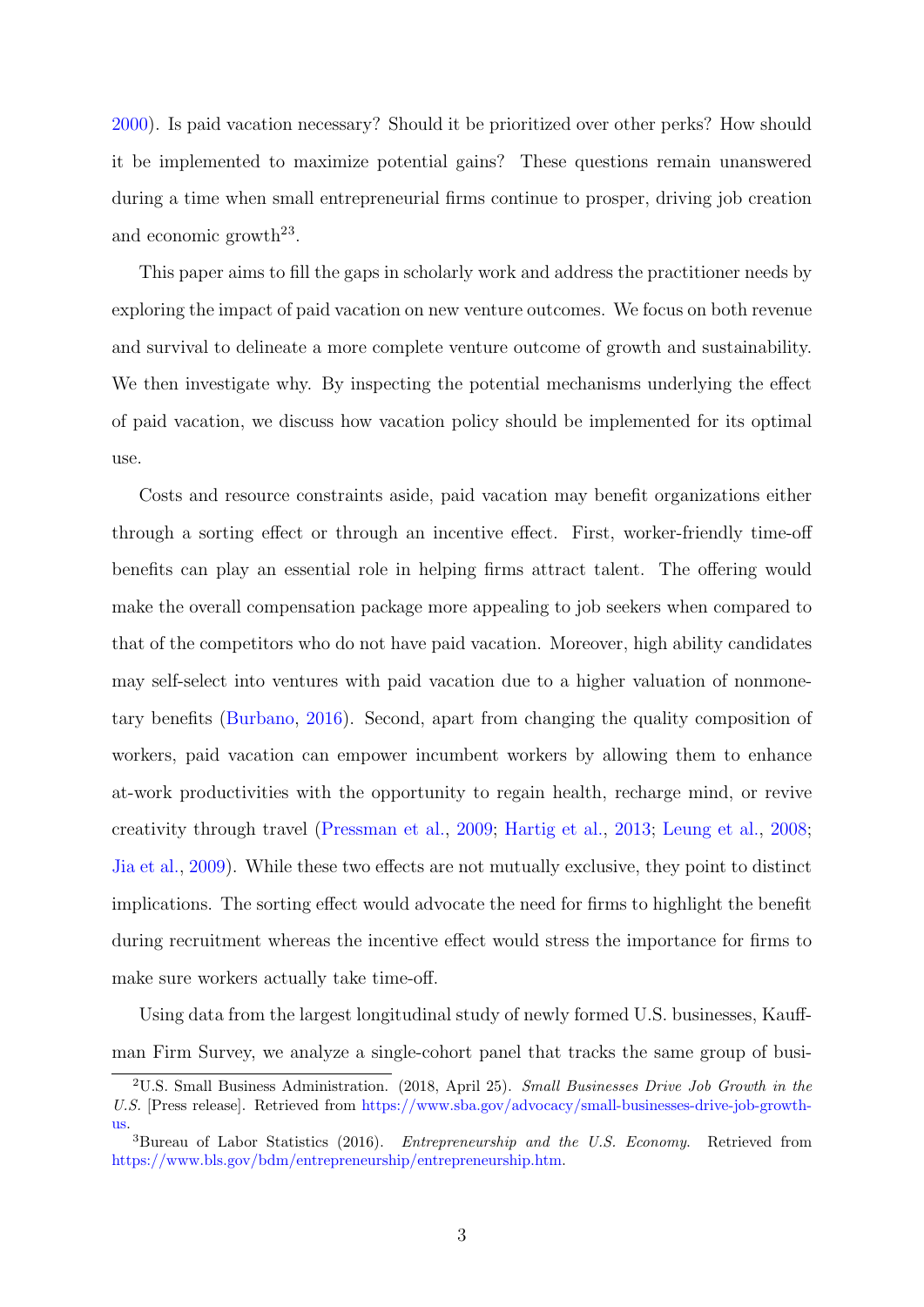nesses from a common starting point (birth in 2004). A fixed effects regression approach suggests that the average effect of paid vacation on new venture revenue is positive. The result is corroborated by an instrumental variable estimation, using the proportion or the lagged proportion of firms in the same 5-digit NAICS industry with paid vacation as the instrument. We further find that firms adopting paid vacation are more likely to survive using Cox proportional hazards models. We then examine the underlying mechanisms. We evaluate the sorting effect by checking whether firms that recruit new employees at the time of paid vacation introduction or firms with higher needs for high ability workers are benefiting more from paid vacation. We assess the incentive effect by verifying whether firms that are more likely to have a hard-working culture in which paid vacation is more likely nominal are benefiting less from paid vacation. We do not find empirical support for the sorting effect but find evidence most consistent with the incentive effect. Interestingly, we find that paid vacation does not affect ventures with varying degrees of resource-constraint differently. Our results suggest that paid vacation contributes positively to new venture outcomes mainly by encouraging workers to actually take time-off and consequently sparking their time-at-work.

This paper makes several contributions. First, the paper adds to the strategic human capital literature by highlighting the importance of an understudied type of benefits paid vacation — that ultimately sparks workers' time-at-work. Second, we represent a new consideration for the entrepreneurship and management literature on the subject of micro-level drivers for organizational performance and survival by linking worker benefits to new venture outcomes. Third, our results generate practitioner insights by shedding light on why paid vacation contributes to organizational gains.

The paper proceeds as follows. Section [2](#page-4-0) summarizes the theoretical perspectives that generate the hypotheses for how paid vacation impacts new venture outcomes. Section [3](#page-9-0) describes the data, measures, and empirical strategies. Section [4](#page-13-0) presents the main findings and empirical tests of mechanisms. Section [5](#page-17-0) concludes by discussing implications and limitations.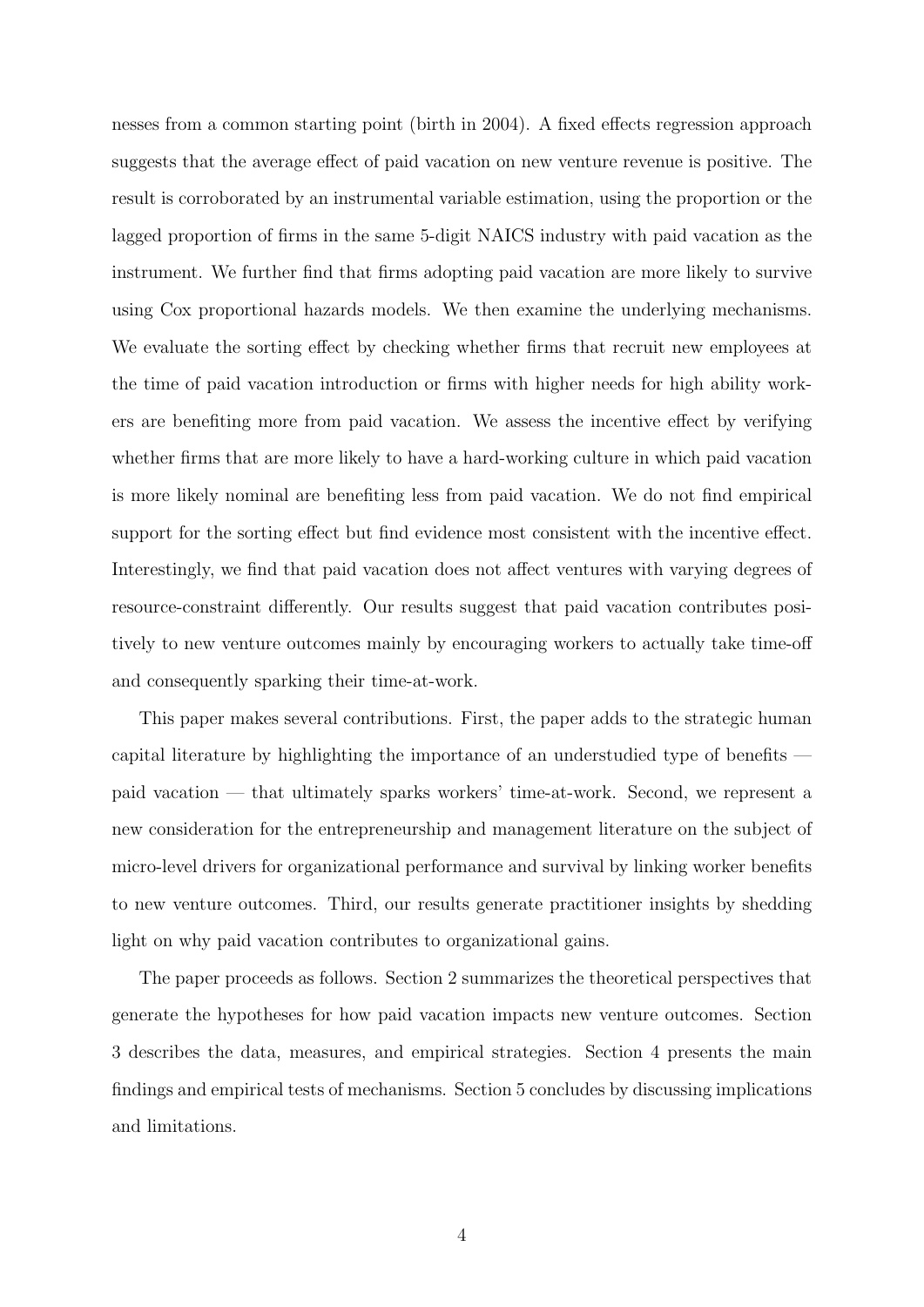# <span id="page-4-0"></span>2 Theoretical Framework and Hypotheses

## 2.1 Human Resource Practices and New Venture Outcomes

In recent years, firms are increasingly reliant on various benefits and perks to attract employees and improve productivity.<sup>[4](#page-4-1)</sup> Scholars have also recognized the importance of human resource management for organizational performance [\(Grant,](#page-21-4) [1996;](#page-21-4) [Hitt et al.,](#page-22-6) [2001\)](#page-22-6) and suggested that human capital can be a source of sustained competitive advantage for firms [\(Barney,](#page-20-0) [1991;](#page-20-0) [Coff and Kryscynski,](#page-21-0) [2011;](#page-21-0) [Campbell et al.,](#page-20-1) [2012\)](#page-20-1). The strategic human capital literature has in particular examined how appropriate use of human resource practices can serve as a strategic lever that leads to positive organizational outcomes [\(Becker and Gerhart,](#page-20-2) [1996;](#page-20-2) [Wright and Haggerty,](#page-23-0) [2005\)](#page-23-0). Researchers have been focusing on a broad range of high performance work practices that cover hiring, training, evaluation, rewarding, participation, communication, and work autonomy [\(Huselid,](#page-22-7) [1995;](#page-22-7) [Way,](#page-23-3) [2002;](#page-23-3) [Sun et al.,](#page-23-4) [2007;](#page-23-4) [Kehoe and Wright,](#page-22-8) [2013\)](#page-22-8). Traditionally, firms devise their compensation models and reward systems to incentivize workers to provide more effort by tying wage to individual outputs [\(Lazear,](#page-22-0) [2000;](#page-22-0) [Larkin and Leider,](#page-22-2) [2012;](#page-22-2) [Ederer](#page-21-1) [and Manso,](#page-21-1) [2013\)](#page-21-1) or firm outcomes [\(Ittner et al.,](#page-22-1) [2003\)](#page-22-1). More recently, firms start to adopt a number of unconventional benefits such as tuition reimbursement, work-fromhome options, and onsite corporate wellness programs, with the aim to improve on-job productivity, enhance job satisfaction, and reduce employee turnover [\(Cappelli,](#page-20-3) [2004;](#page-20-3) [Bloom et al.,](#page-20-4) [2015;](#page-20-4) [Gubler et al.,](#page-21-2) [2017\)](#page-21-2). This strand of work has largely established a positive relationship between the appropriate use of human resource practices and various organizational outcomes.

A relatively overlooked category of HR practices in the existing management literature is time-off benefits, despite its prevalence and practitioner advocacy. While paid vacation time is not mandated by law in U.S., about 76 percent of private industry workers receive paid vacation from their employers, averaging 10 days after 1 year of service.[5](#page-4-2) Variants

<span id="page-4-1"></span><sup>&</sup>lt;sup>4</sup> Jay Hum, "Why My Company Serves Free Breakfast to All Employees" *Harvard Business Review*, May 1, 2017, [https://hbr.org/.](https://hbr.org/)

<span id="page-4-2"></span> ${}^{5}$ Bureau of Labor Statistics (2018). Private industry workers received average of 15 paid vacation days after 5 years of service in 2017. Retrieved from [https://www.bls.gov/opub/ted/2018/private-industry-](https://www.bls.gov/opub/ted/2018/private-industry-workers-received-average-of-15-paid-vacation-days-after-5-years-of-service-in-2017.htm)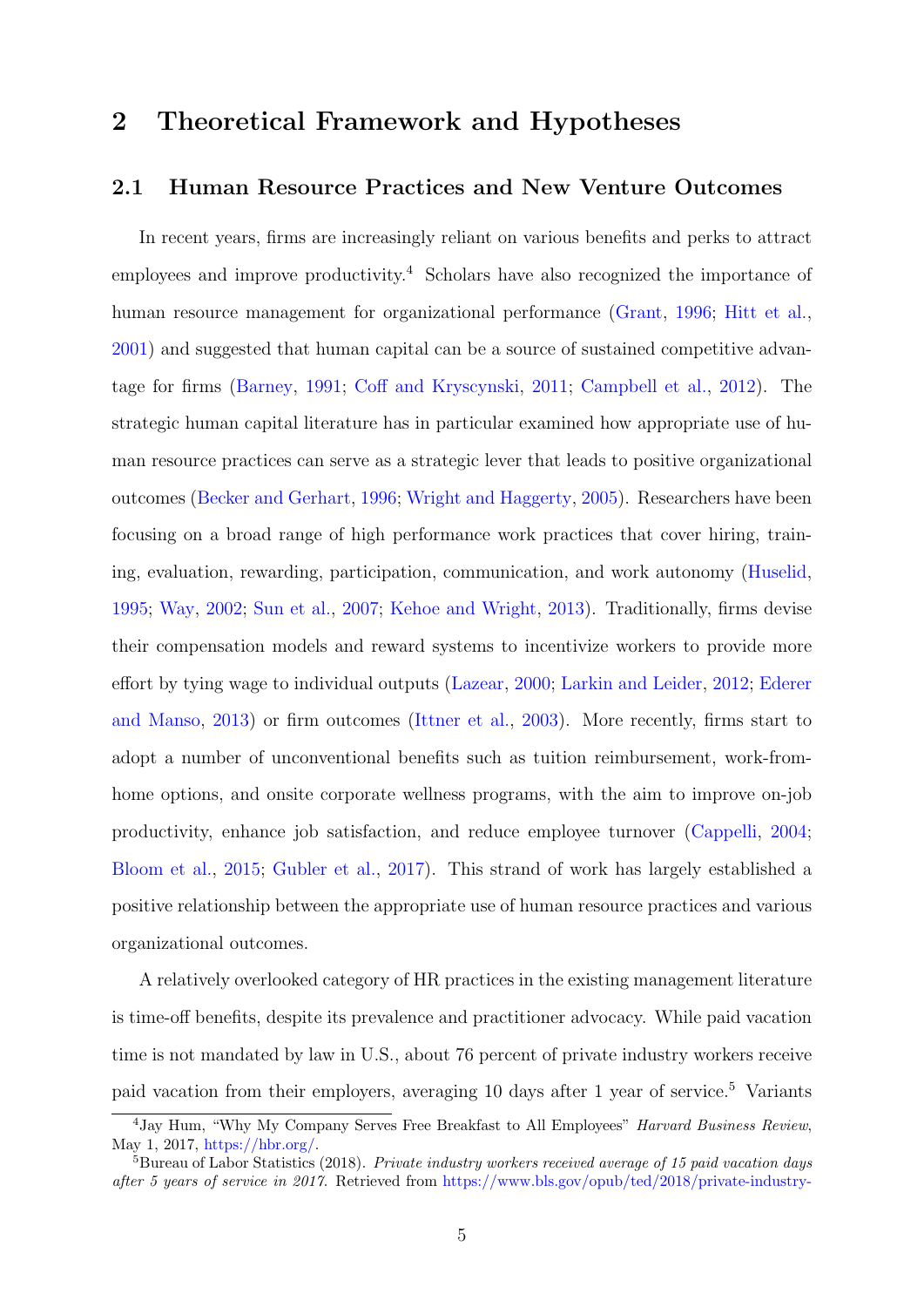[of vacation policies have also emerged in recent years. Unlimited paid time-off becomes](https://www.bls.gov/opub/ted/2018/private-industry-workers-received-average-of-15-paid-vacation-days-after-5-years-of-service-in-2017.htm) [popular among technology firms, retailers, and conglomerates like Netflix, Twitter, Tar](https://www.bls.gov/opub/ted/2018/private-industry-workers-received-average-of-15-paid-vacation-days-after-5-years-of-service-in-2017.htm)[get, and General Electric, which believe that employees would use the vacation policy to](https://www.bls.gov/opub/ted/2018/private-industry-workers-received-average-of-15-paid-vacation-days-after-5-years-of-service-in-2017.htm) [the benefit of their firms. Companies like Evernote, Airbnb, Expedia, United Airlines,](https://www.bls.gov/opub/ted/2018/private-industry-workers-received-average-of-15-paid-vacation-days-after-5-years-of-service-in-2017.htm) [and TripAdvisor even "pay" for workers' paid vacation by offering travel coupon, stipend,](https://www.bls.gov/opub/ted/2018/private-industry-workers-received-average-of-15-paid-vacation-days-after-5-years-of-service-in-2017.htm) [expense reimbursement, or discount tickets, with the goal to encourage workers to take](https://www.bls.gov/opub/ted/2018/private-industry-workers-received-average-of-15-paid-vacation-days-after-5-years-of-service-in-2017.htm) more time-off.<sup>[6](#page-5-0)</sup> [This paper focuses on paid vacation policy and empirically estimates its](https://www.bls.gov/opub/ted/2018/private-industry-workers-received-average-of-15-paid-vacation-days-after-5-years-of-service-in-2017.htm) [contribution to firm outcomes.](https://www.bls.gov/opub/ted/2018/private-industry-workers-received-average-of-15-paid-vacation-days-after-5-years-of-service-in-2017.htm)

[We do so in the context of new ventures to fill another gap in existing research](https://www.bls.gov/opub/ted/2018/private-industry-workers-received-average-of-15-paid-vacation-days-after-5-years-of-service-in-2017.htm) [— the role of HR practices in affecting entrepreneurial venture outcomes — which is](https://www.bls.gov/opub/ted/2018/private-industry-workers-received-average-of-15-paid-vacation-days-after-5-years-of-service-in-2017.htm) [understudied partially because newly formed businesses typically do not have a formal](https://www.bls.gov/opub/ted/2018/private-industry-workers-received-average-of-15-paid-vacation-days-after-5-years-of-service-in-2017.htm) [human resource department \(Markman and Baron,](https://www.bls.gov/opub/ted/2018/private-industry-workers-received-average-of-15-paid-vacation-days-after-5-years-of-service-in-2017.htm) [2002;](#page-23-5) Dabić et al., [2011\)](#page-21-3). The scant [current work acknowledges that decisions over human resource management is crucial to](https://www.bls.gov/opub/ted/2018/private-industry-workers-received-average-of-15-paid-vacation-days-after-5-years-of-service-in-2017.htm) [entrepreneurial success \(Heneman et al.,](https://www.bls.gov/opub/ted/2018/private-industry-workers-received-average-of-15-paid-vacation-days-after-5-years-of-service-in-2017.htm) [2000;](#page-22-9) [Katz et al.,](#page-22-10) [2000\)](#page-22-10), but provides little direct [empirical evidence on how specific practices contribute to firm-level outcomes. While](https://www.bls.gov/opub/ted/2018/private-industry-workers-received-average-of-15-paid-vacation-days-after-5-years-of-service-in-2017.htm) [large, established firms may standardize an employee compensation package by including](https://www.bls.gov/opub/ted/2018/private-industry-workers-received-average-of-15-paid-vacation-days-after-5-years-of-service-in-2017.htm) [a wide range of benefits and perks such as health insurance, 401\(k\), paid time-off, bonus,](https://www.bls.gov/opub/ted/2018/private-industry-workers-received-average-of-15-paid-vacation-days-after-5-years-of-service-in-2017.htm) [etc., entrepreneurial firms are constrained by their limited resources due to smallness or](https://www.bls.gov/opub/ted/2018/private-industry-workers-received-average-of-15-paid-vacation-days-after-5-years-of-service-in-2017.htm) newness [\(Klaas et al.,](#page-22-3) [2000;](#page-22-3) [Baker and Nelson,](#page-20-6) [2005\) and face unique HR challenges such](https://www.bls.gov/opub/ted/2018/private-industry-workers-received-average-of-15-paid-vacation-days-after-5-years-of-service-in-2017.htm) [as recruiting difficulty, retention problems, lack of legitimacy as an employer organization,](https://www.bls.gov/opub/ted/2018/private-industry-workers-received-average-of-15-paid-vacation-days-after-5-years-of-service-in-2017.htm) [staffing issues, and the lack of financial resources to engage in costly practices \(see](https://www.bls.gov/opub/ted/2018/private-industry-workers-received-average-of-15-paid-vacation-days-after-5-years-of-service-in-2017.htm) [Cardon](#page-21-5) [and Stevens](#page-21-5) [\(2004\) for a complete literature review\). Hence, new ventures need to weigh](https://www.bls.gov/opub/ted/2018/private-industry-workers-received-average-of-15-paid-vacation-days-after-5-years-of-service-in-2017.htm) [the pros and cons more carefully when deciding whether or not to adopt a particular HR](https://www.bls.gov/opub/ted/2018/private-industry-workers-received-average-of-15-paid-vacation-days-after-5-years-of-service-in-2017.htm) [practice and would require a better understanding of the contingencies in the efficacy of](https://www.bls.gov/opub/ted/2018/private-industry-workers-received-average-of-15-paid-vacation-days-after-5-years-of-service-in-2017.htm) [such a practice.](https://www.bls.gov/opub/ted/2018/private-industry-workers-received-average-of-15-paid-vacation-days-after-5-years-of-service-in-2017.htm)

[Our paper studies the relationship between paid vacation and new venture outcomes,](https://www.bls.gov/opub/ted/2018/private-industry-workers-received-average-of-15-paid-vacation-days-after-5-years-of-service-in-2017.htm) [both regarding short-term performance as measured by revenue](https://www.bls.gov/opub/ted/2018/private-industry-workers-received-average-of-15-paid-vacation-days-after-5-years-of-service-in-2017.htm)<sup>[7](#page-5-1)</sup> [\(Jenkins and Johnson,](#page-22-11)

[workers-received-average-of-15-paid-vacation-days-after-5-years-of-service-in-2017.htm.](https://www.bls.gov/opub/ted/2018/private-industry-workers-received-average-of-15-paid-vacation-days-after-5-years-of-service-in-2017.htm)

<span id="page-5-0"></span><sup>&</sup>lt;sup>6</sup>Emily Moore, "11 Companies That Will Pay for Your Vacation" *Glassdoor*, October 25, 2017, [https://www.glassdoor.com.](https://www.glassdoor.com)

<span id="page-5-1"></span><sup>7</sup>We focus on revenue instead of profits since many firms may be profitable anytime but prefer to invest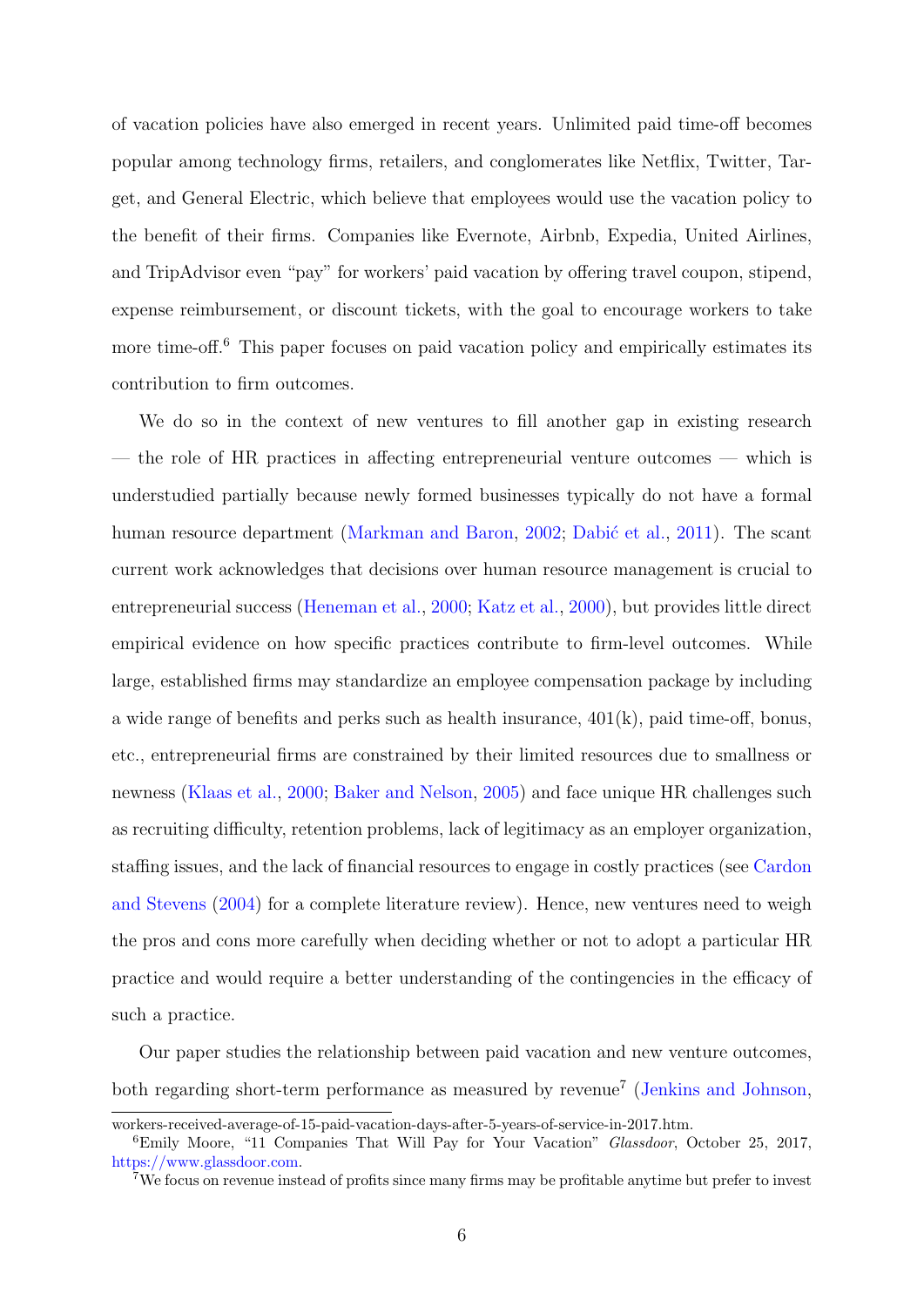[1997;](#page-22-11) [Runyan et al.,](#page-23-6) [2008;](#page-23-6) [Crawford et al.,](#page-21-6) [2014\)](#page-21-6) and long-term success as measured by survival [\(Gimeno et al.,](#page-21-7) [1997;](#page-21-7) [Delmar and Shane,](#page-21-8) [2004;](#page-21-8) [Dencker et al.,](#page-21-9) [2009\)](#page-21-9). These two measures combined give a more wholistic picture of how the venture is doing. More importantly, we want to understand why. In the following sections, we discuss both the potential benefits and costs of paid vacation and provide a theoretical framework that may be extended to evaluate other HR practices in the context of new businesses.

## 2.2 Sorting Effect of Paid Vacation

When a new venture offers paid vacation to employees, a potential benefit is that the perk may address the recruiting difficulty faced by many businesses [\(Cardon and Stevens,](#page-21-5) [2004\)](#page-21-5). The literatures on the economics of incentives and the strategic management of human capital have well established that careful choices of compensation models can help organizations sort workers of certain kinds [\(Cadsby et al.,](#page-20-7) [2007;](#page-20-7) [Eriksson and Villeval,](#page-21-10) [2008;](#page-21-10) [Dohmen and Falk,](#page-21-11) [2011;](#page-21-11) [Larkin and Leider,](#page-22-2) [2012\)](#page-22-2). Others have shown that nonpecuniary perks related to the job can attract workers with high ability — examples include general training [\(Autor,](#page-20-8) [2001\)](#page-20-8), purpose and meaningfulness at work endowed by corporate social responsibility [\(Burbano,](#page-20-5) [2016\)](#page-20-5), and research resources in the context of academia [\(Agarwal and Ohyama,](#page-20-9) [2013\)](#page-20-9).

A reasonable expectation is that offering paid vacation as a benefit to workers would have a positive impact on venture outcomes, both in terms of short-term growth and long-term survival, as the benefit lures capable candidates to the recruitment pool. For instance, the availability of paid vacation at a firm can signal a more structural HR system, thus helping the firm establish the legitimacy as an employer organization that many new ventures lack [\(Williamson et al.,](#page-23-7) [2002\)](#page-23-7). Furthermore, the presence of paid vacation, unlike stock options or bonuses that are designed to make people work more, may signal a worker-friendly working environment and particularly appeal to the modern workers who increasingly care about things other than pay such as workplace culture and work-life balance.

money back into the venture to keep steady growth in terms of sales and revenue. This is especially true for startups or tech companies.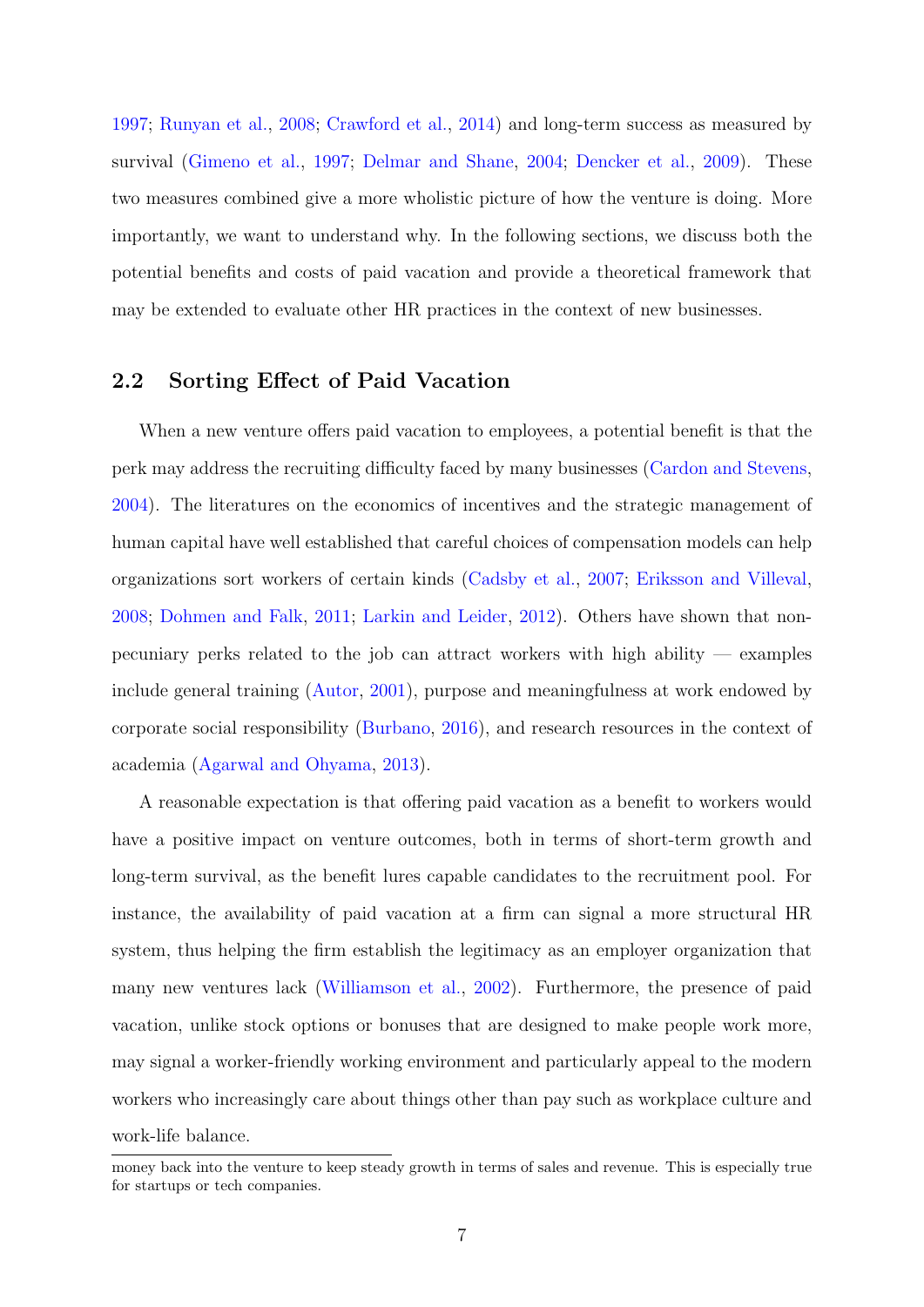## 2.3 Incentive Effect of Paid Vacation

Apart from potentially affecting the quality of candidates attracted to the recruitment pool, paid vacation may also benefit new ventures by improving the productivities of incumbent workers. Psychology and sociology research has shown that vacation improves overall worker health and invokes positive emotions [\(Pressman et al.,](#page-23-1) [2009;](#page-23-1) [Hartig](#page-22-4) [et al.,](#page-22-4) [2013\)](#page-22-4) and thus can make returning workers more productive, with evidence both from workers' subjective perception<sup>[8](#page-7-0)</sup> and from supervisors' actual year-end performance ratings.<sup>[9](#page-7-1)</sup> Such views are backed up by findings that happier workers are more produc-tive (Böckerman and Ilmakunnas, [2012;](#page-20-10) [Oswald et al.,](#page-23-8) [2015\)](#page-23-8) and wellness programs that promote worker health lead to productivity gains (see [Gubler et al.](#page-21-2) [\(2017\)](#page-21-2) for a complete literature review of such programs). Moreover, vacation time to workers can be particularly beneficial to firms caring about the creativity of the human capital they possess. Vacation not only allows the employees to rest and replenish but also gives them more opportunities to travel and experience, potentially benefiting creative problem solving [\(Leung et al.,](#page-23-2) [2008;](#page-23-2) [Jia et al.,](#page-22-5) [2009\)](#page-22-5).

This effect on productivity, unlike the sorting effect, hinges upon actual vacation use rather than nominal entitlement. Typically, we think of "incentive effect" as an effect that motivates people to work more — here, we propose that paid vacation has an "incentive effect" of motivating people to take time off work, which ultimately can bring about productivity gains.

### 2.4 Costs of Paid Vacation and Resource Constraints

One possible pushback for the provision of paid vacation is that paid vacation is costly and thus may be ill-suited for resource-constrained new ventures [\(Klaas et al.,](#page-22-3) [2000;](#page-22-3) [Baker and Nelson,](#page-20-6) [2005\)](#page-20-6). A number of costs are associated with the particular use of paid vacation. Paid vacation may present communication and coordination costs

<span id="page-7-0"></span><sup>8</sup>Monica Appelbe, "The Small Business Owner's Guide to Taking a Vacation," QuickBooks, [http://quickbooks.intuit.com/.](http://quickbooks.intuit.com/)

<span id="page-7-1"></span> $9$ Tony Schwartz, "Relax! You'll Be More Productive," The New York Times, February 9, 2013, [http://www.nytimes.com/.](http://www.nytimes.com/)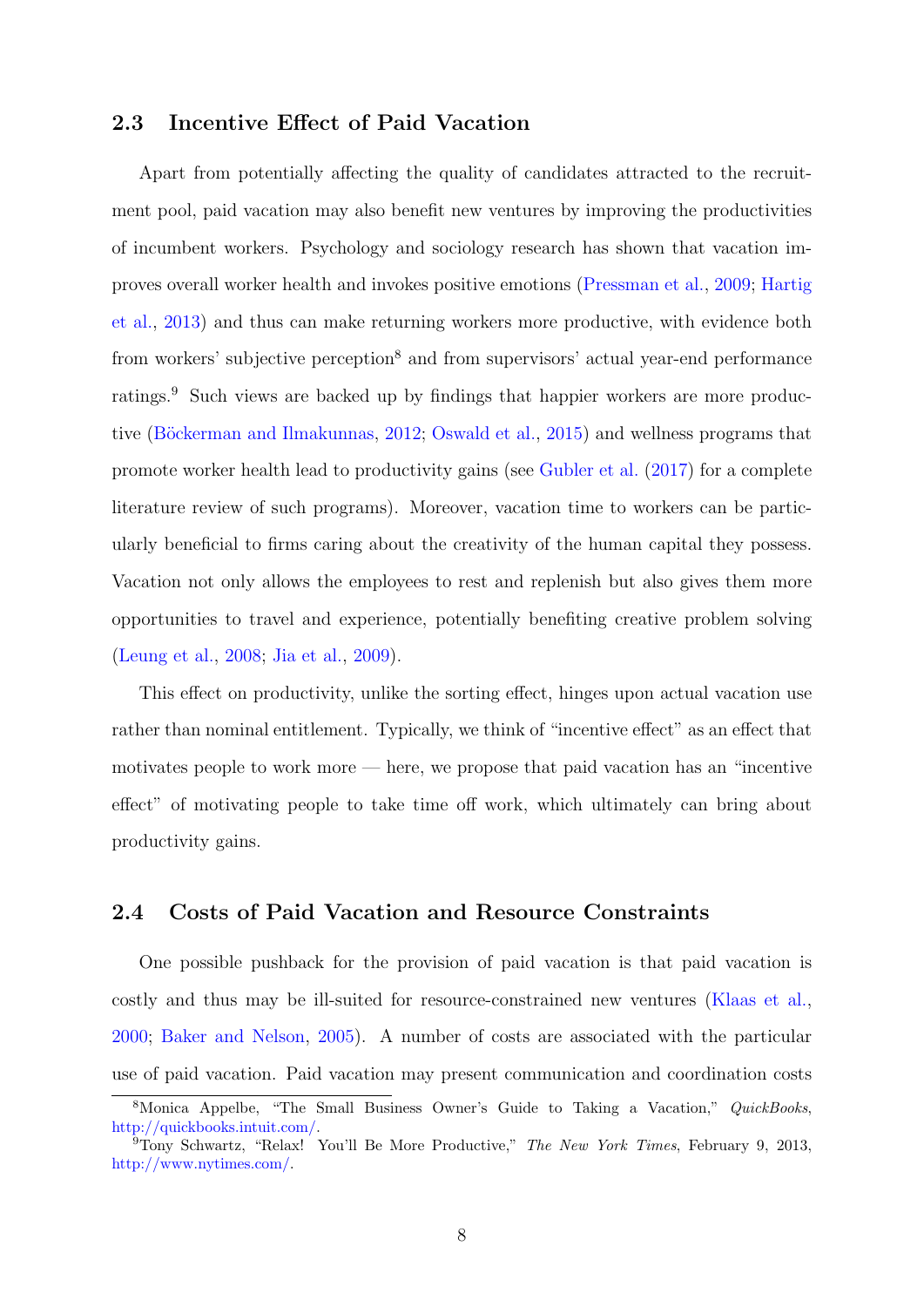when some workers are away from work. It may even lead to end-of-year chaos when employees all rush to make use of their unused granted vacation days<sup>[10](#page-8-0)</sup> Such issues can be especially troublesome for new ventures which typically lack the ability to maintain staffing flexibility [\(Cardon,](#page-20-11) [2003\)](#page-20-11). Additionally, paid vacation can exacerbate the financial burden of newly formed businesses when their workers quit the job with accrued unused vacation. This again is alarming to new ventures as they are more likely to face challenges in retaining talent [\(Cardon and Stevens,](#page-21-5) [2004\)](#page-21-5). If these operational costs are substantial, we would then expect more resource-constrained firms to benefit less from the adoption of paid vacation.

## 2.5 A Conceptual Model

We first summarize the aforementioned mechanisms through which paid vacation can impact new venture outcomes, both positively and negatively, by providing a unifying conceptual model that connects macro-implications with micro-drivers in Figure [1.](#page-24-0) We then present our hypotheses formally.

#### -Insert [Figure 1](#page-24-0)

As illustrated in the model, venture HR policy brings about both productivity gains and operational costs that ultimately impact venture outcomes. Ex ante, we do not know the net effect of paid vacation on venture revenue and survival. Nevertheless, we present the first hypothesis in a positive light just to form a basis for testing, keeping in mind that the sign is in fact ambiguous.

#### <span id="page-8-1"></span>Hypothesis 1. Paid vacation has a positive effect on venture outcomes.

We move on to examine how paid vacation can improve venture outcomes through enhanced worker productivity. The first possible mechanism is a sorting effect  $-$  paid vacation would help new ventures to attract more productive workers. The alternative explanation is an incentive effect — paid vacation incentivizes workers to take time off work which in turn benefits their productivity. The next two hypotheses follow:

<span id="page-8-0"></span><sup>&</sup>lt;sup>10</sup>Sarah Landrum, "Unlimited Vacation for Employees: Does It Really Work?" Business.com, September 28, 2015, [http://www.business.com.](http://www.business.com)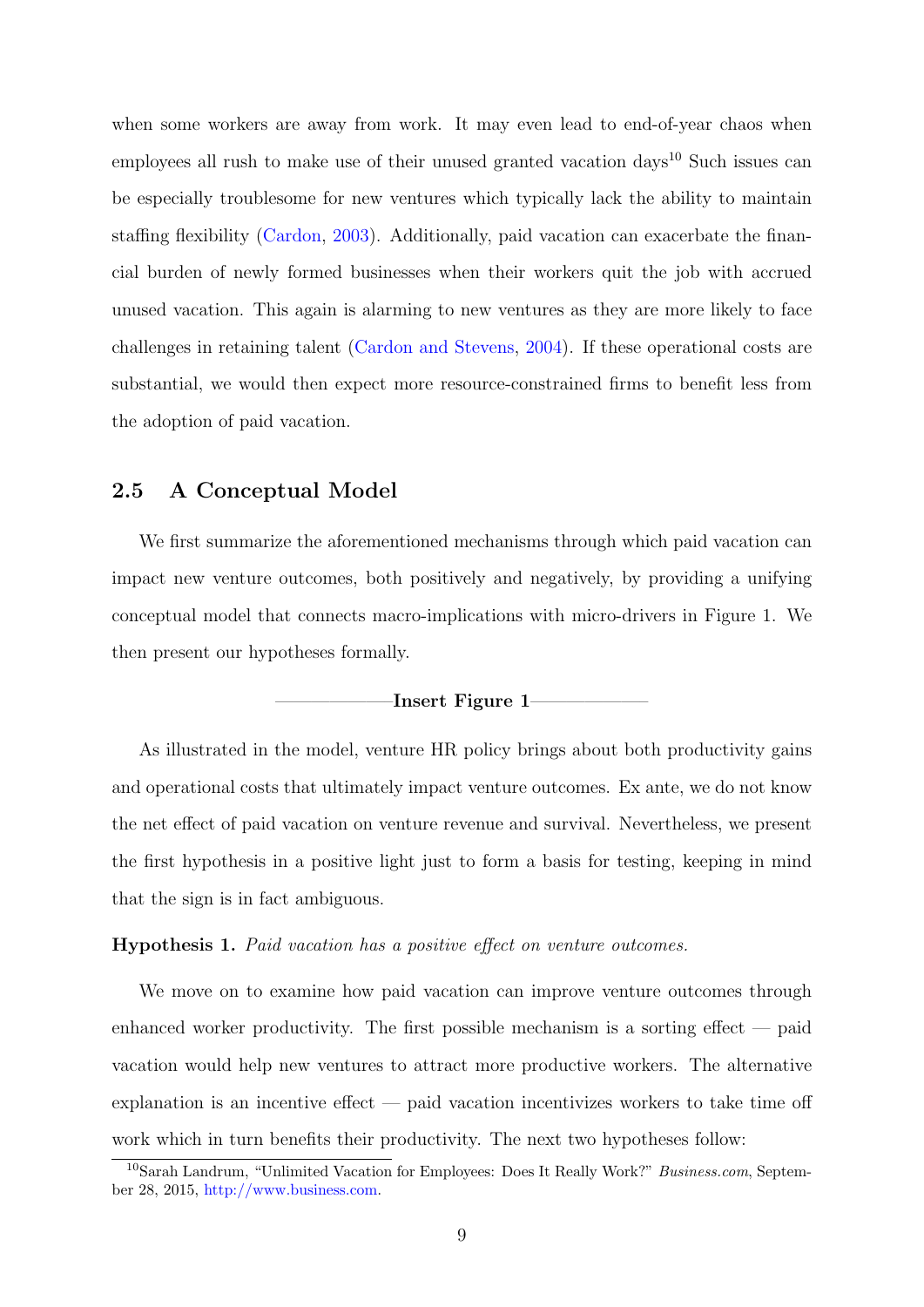<span id="page-9-1"></span>Hypothesis 2. Paid vacation has a positive effect on venture outcomes by attracting more productive workers to the venture.

<span id="page-9-2"></span>Hypothesis 3. Paid vacation has a positive effect on venture outcomes by encouraging workers to improve productivity through taking time off work.

Finally, given the operational costs associated with the implementation of paid vacation, we expect that more resource-constrained ventures are unable to benefit as much from paid vacation as their resource-abundant counterparts.

<span id="page-9-3"></span>Hypothesis 4. More resource-constrained ventures benefit less from paid vacation than less resource-constrained ventures.

In a nutshell, we aim to resolve the ambiguity about the net effect of paid vacation on new venture outcomes and provide evidence for the underlying mechanisms.

## <span id="page-9-0"></span>3 Data, Measures, and Empirical Strategies

A difficulty in the study of HR practices in the context of entrepreneurship is the lack of linked employer-employee longitudinal data across a representative set of new ventures. While administrative datasets like Longitudinal Employer-Household Dynamics (LEHD) link employees to employers, such datasets rarely have information regarding the detailed HR practices adopted by the employers, leaving researchers no choice but to reply on survey or private industry data. If a researcher wants to go beyond one or a few firms as the sample, individual-level data are hardily available for the direct tests of micro-drivers underlying the effect of a particular HR practice.

Our paper circumvents the data challenge by using firm-level data exclusively but carefully examining the organizational implications from the underlying forces that involve individual responses. We discuss whether findings at organizational level are consistent or inconsistent with the proposed mechanisms.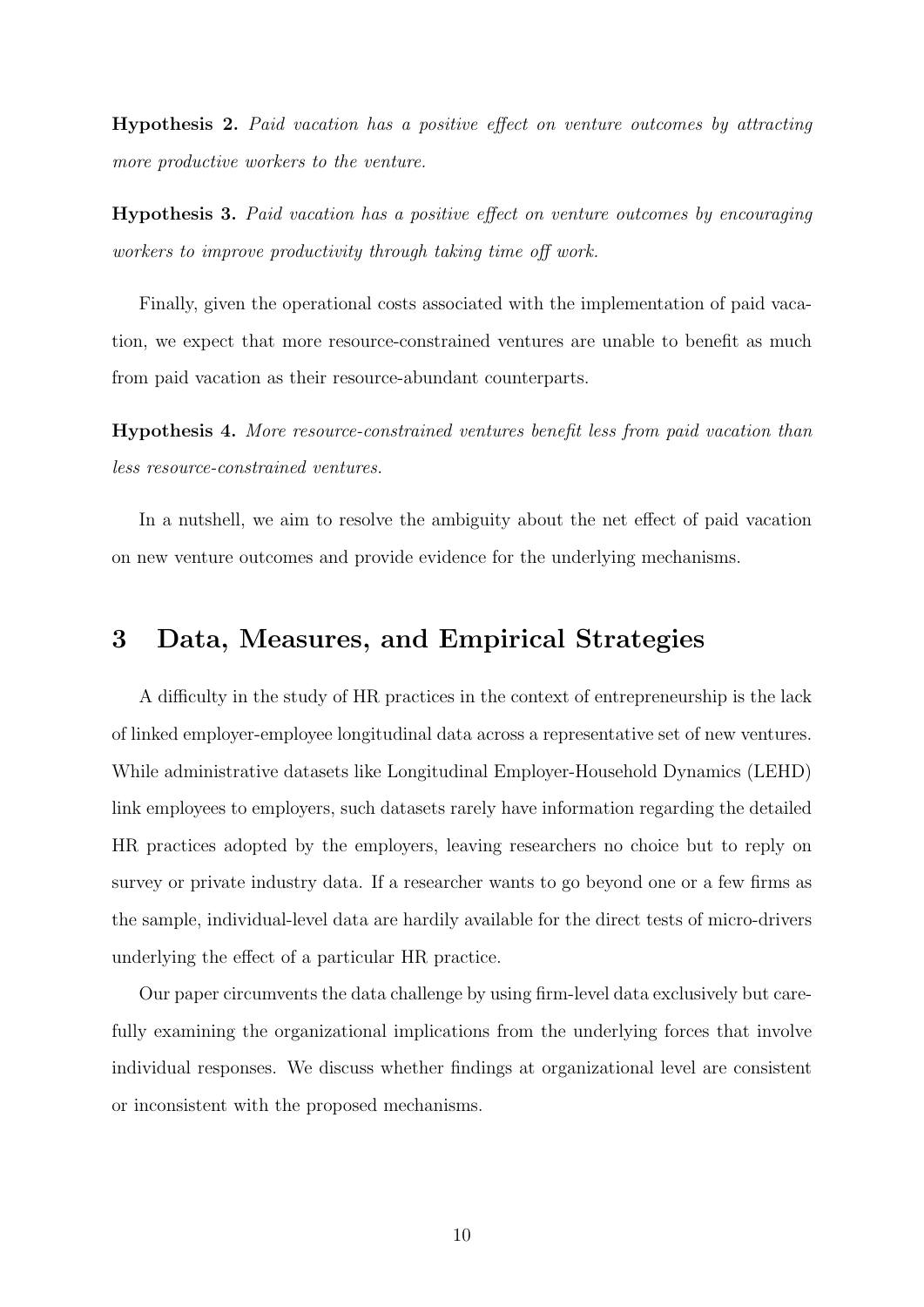### 3.1 Data

The analyses in this paper use the sample from the Kauffman Firm Survey (KFS), the largest longitudinal study (2004-2011) of newly formed businesses [\(Farhat and Robb,](#page-21-12) [2014\)](#page-21-12). Because no single comprehensive national business register of newly formed businesses is available as a frame, the Dun and Bradstreet (D&B) database was chosen as the sampling frame source for KFS. The population of interest was stratified based on industrial technology level and gender, and oversampled within high- and medium-tech industries. The data provide a single-cohort panel that tracks the same group of businesses from a common starting point (birth in 2004). The definition of a new business is a business that started as independent business, through the purchase of an existing business, or by the purchase of a franchise in the 2004 calendar year in the United States.

I first restrict the sample to observations with non-missing information in total number of employees, location, and industry, and further restrict the sample to observations with at least one full-time employee excluding owner(s). The final sample consists of 7,649 firm-year observations with 2,123 unique firms covering 50 states as well as Washington, D.C. The resulted sample is an unbalanced panel due to two reasons. First, some firms drop out of the sample due to closure. This feature allows us to examine survival. Second, some firms may not appear in the sample during certain years due to lack of important information relevant for analysis.

### 3.2 Measures

We focus on two dependent variables to evaluate venture outcomes. We use revenue to measure short-term venture performance [\(Jenkins and Johnson,](#page-22-11) [1997;](#page-22-11) [Runyan et al.,](#page-23-6) [2008;](#page-23-6) [Crawford et al.,](#page-21-6) [2014\)](#page-21-6). This choice is not arbitrary since the KFS population is oversampled within high- and medium-tech industries — tech companies typically prefer to invest money back into the business to pursue growth even though this would mean net losses on their income statement. Therefore, revenue, which allows us to gauge growth, serves a more appropriate short-term outcome measure in our context. As is common in the finance literature, we use the natural logarithm of revenue, calculated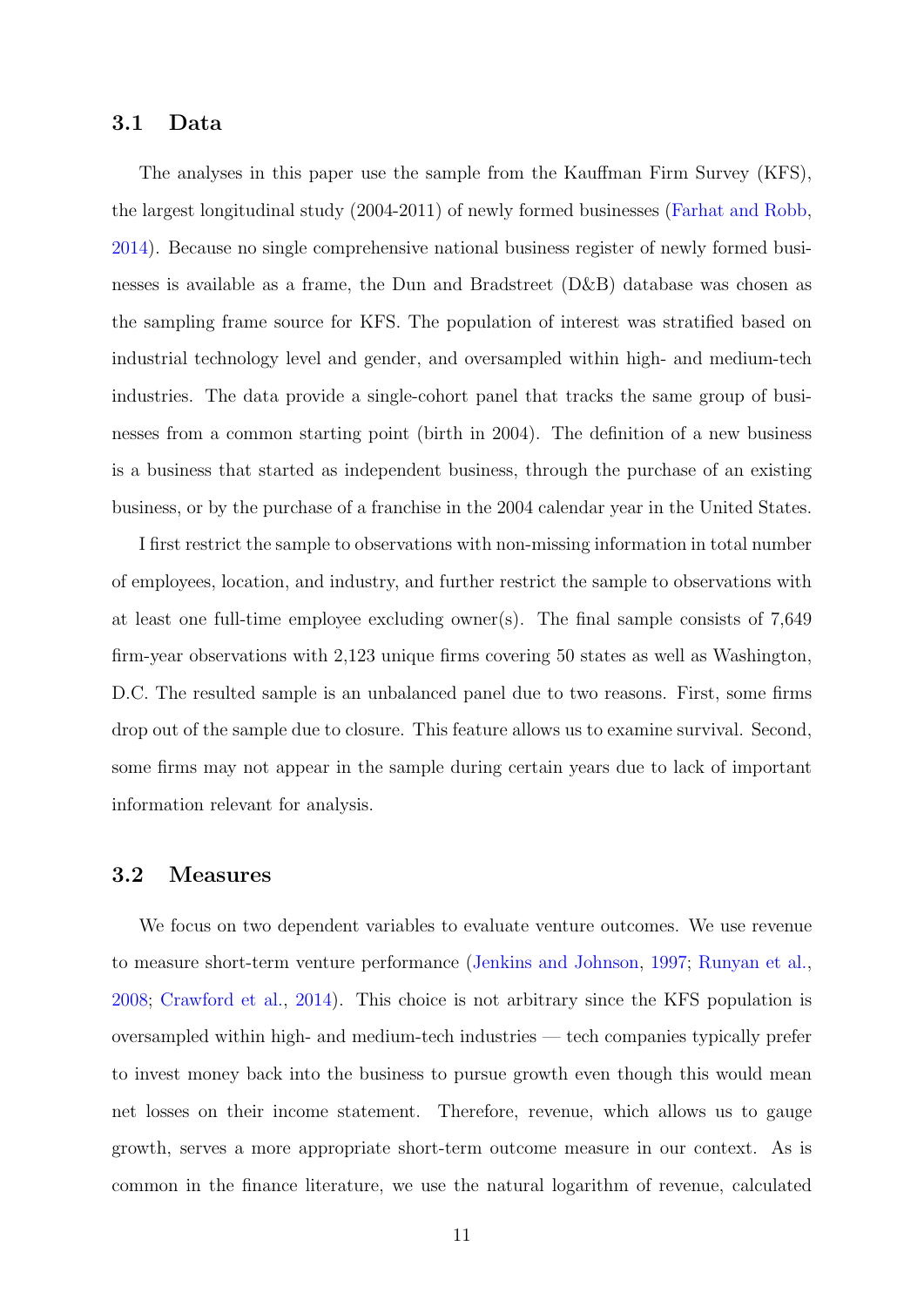as  $\log(0.01 + \text{revenue})$ , to diminish the impact of outliers. Moreover, we use survival to measure long-term venture success [\(Gimeno et al.,](#page-21-7) [1997;](#page-21-7) [Delmar and Shane,](#page-21-8) [2004;](#page-21-8) [Dencker et al.,](#page-21-9) [2009\)](#page-21-9). Our data precisely tell us whether a venture drops out of the sample because of closure, allowing us to create a binary indicator of closure.

The main independent variable is the adoption of paid vacation for full time employees. A range of interaction effects are explored to examine underlying forces, which involves variables including a binary indicator of high tech venture, increase in total number of full time employees from the previous year, average weekly working hours by primary owner or all owner-operators, and equity injection in a year or in all years as a proxy for the financial resources a venture has. We also include a set of time-varying binary indicator variables to control for other concurrent HR practices including paid sick leave, health plan, retirement plan, stock ownership, bonus plan, tuition reimbursement, and flex time or job sharing. Note that while our dataset also contains information about HR practices for part-time employees, we focus exclusively on HR practices for full-time employees. In addition, we control for the number of total employees as a proxy for firm size.

Table 1 provides the descriptive statistics of all the variables used in our analyses. These new ventures are small in size, with an average number of 8 total employees. 15% of the observations are in high tech status. Paid vacation is the most common human resource practice adopted (52% of the observations), followed by flex time or job sharing, paid sick leave, and health plan.

-Insert [Table 1](#page-25-0)

## 3.3 Empirical Strategies

We first examine the net effect of paid vacation on venture revenue with two approaches. We start by exploring intra-venture variation with fixed effects models which control for firm-specific and year-specific unobservables. To further deal with the concerns about firm-year level unobservables and make full use of inter-venture variation, I resort to instrumental variable estimation using either the proportion or the lagged propor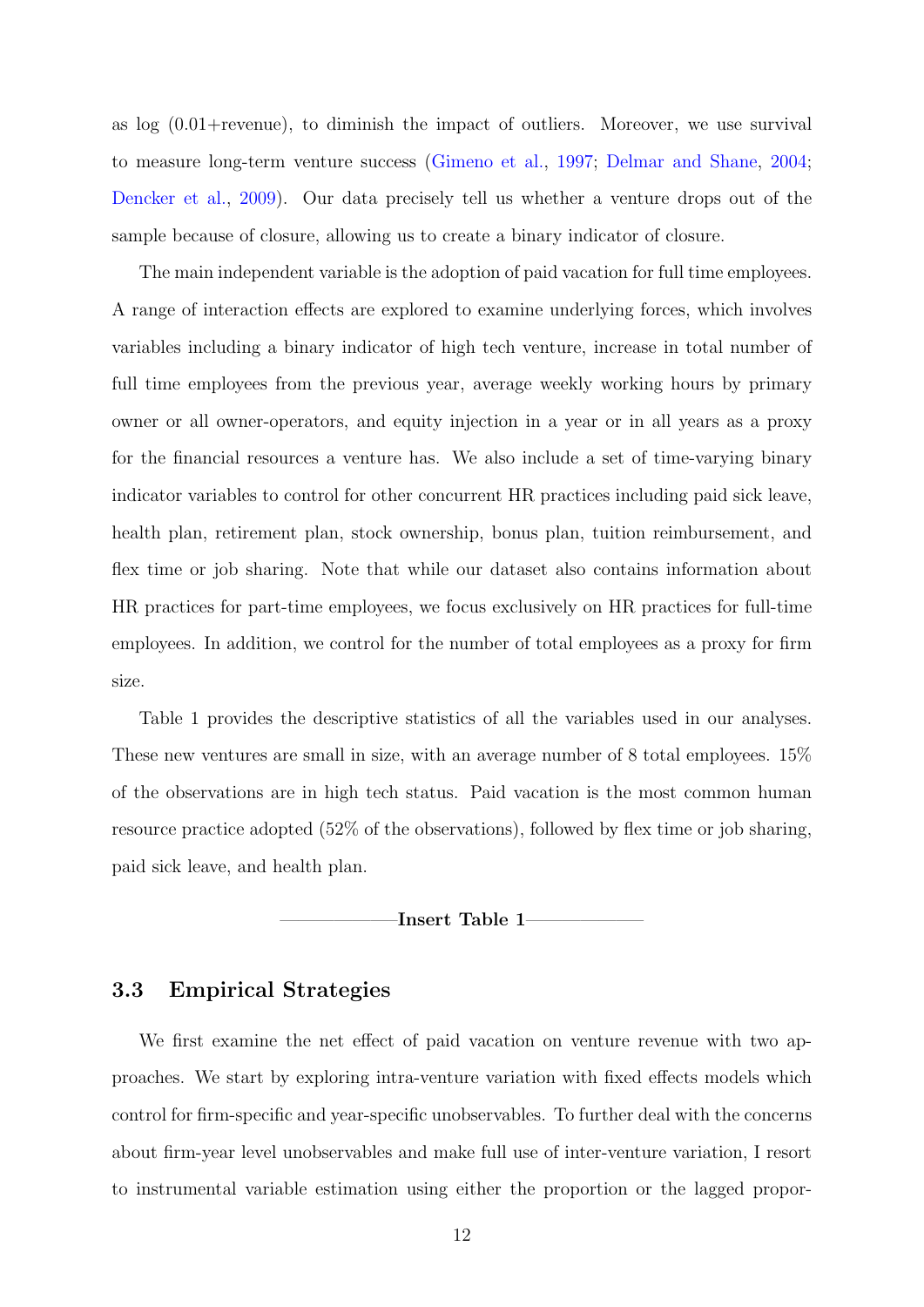tion of competitors that have paid vacation as an instrument for adopting paid vacation. Competitors are defined as having the same 5-digit NAICS industry code [\(Forman et al.,](#page-21-13) [2005,](#page-21-13) [2008\)](#page-21-14). The adoption decision by competitors do not directly affect venture revenue, but can nudge the venture to choose a similar decision adopted by the majority to avoid losing competitiveness in the demand-side of the labor market. On one hand, benchmark-ing organization's benefits against others in the same industry is a common practice<sup>[11](#page-12-0)</sup>. Indeed, we find evidence for the relevance condition for the instrument as shown by Table [2](#page-26-0) — the proportion or the lagged proportion of competitors who adopt paid vacation positively predicts whether or not the focus venture adopts paid vacation in the first stage of the two stage least squares (2SLS) regression. On the other hand, we find evidence for the exclusion condition that the proportion or the lagged proportion of competitors who adopt paid vacation does not directly affect venture revenue. One possible channel through which the adoption decision by competitors may affect the focus venture directly is that competitors who have paid vacation are more likely to attract talent away from the focus venture. If this is the case, then a higher proportion of competitors with paid vacation should negatively impacts the focus venture. However, we do not find a negative relationship between the instrument and venture revenue — the correlation between the two is 0.20 (concurrent proportion) or 0.19 (lagged proportion). In both approaches, we cluster standard errors at the venture level to account for potential serial correlation of observations within the same venture.

#### -Insert [Table 2](#page-26-0)

We then investigate the net effect of paid vacation on venture survival through event history analysis. More specifically, we resort to the Cox proportional hazards model due to a few advantages. First, it leaves the baseline survival function unspecified [\(Blossfeld](#page-20-12) [et al.,](#page-20-12) [2012\)](#page-20-12). Second, it allows for easy inclusion of time-varying variables [\(Hosmer et al.,](#page-22-12) [2011\)](#page-22-12). Third, it effectively deals with survival time with ties [\(Collett,](#page-21-15) [2015\)](#page-21-15).

<span id="page-12-0"></span><sup>&</sup>lt;sup>11</sup>Society for Human Resource Management (2017). 2017 Employee Benefits: Remaining Competitive in a Challenging Talent Marketplace. Retrieved from [https://www.shrm.org/hr-today/trends-and](https://www.shrm.org/hr-today/trends-and-forecasting/research-and-surveys/Documents/2017%20Employee%20Benefits%20Report.pdf)[forecasting/research-and-surveys/Documents/2017%20Employee%20Benefits%20Report.pdf.](https://www.shrm.org/hr-today/trends-and-forecasting/research-and-surveys/Documents/2017%20Employee%20Benefits%20Report.pdf)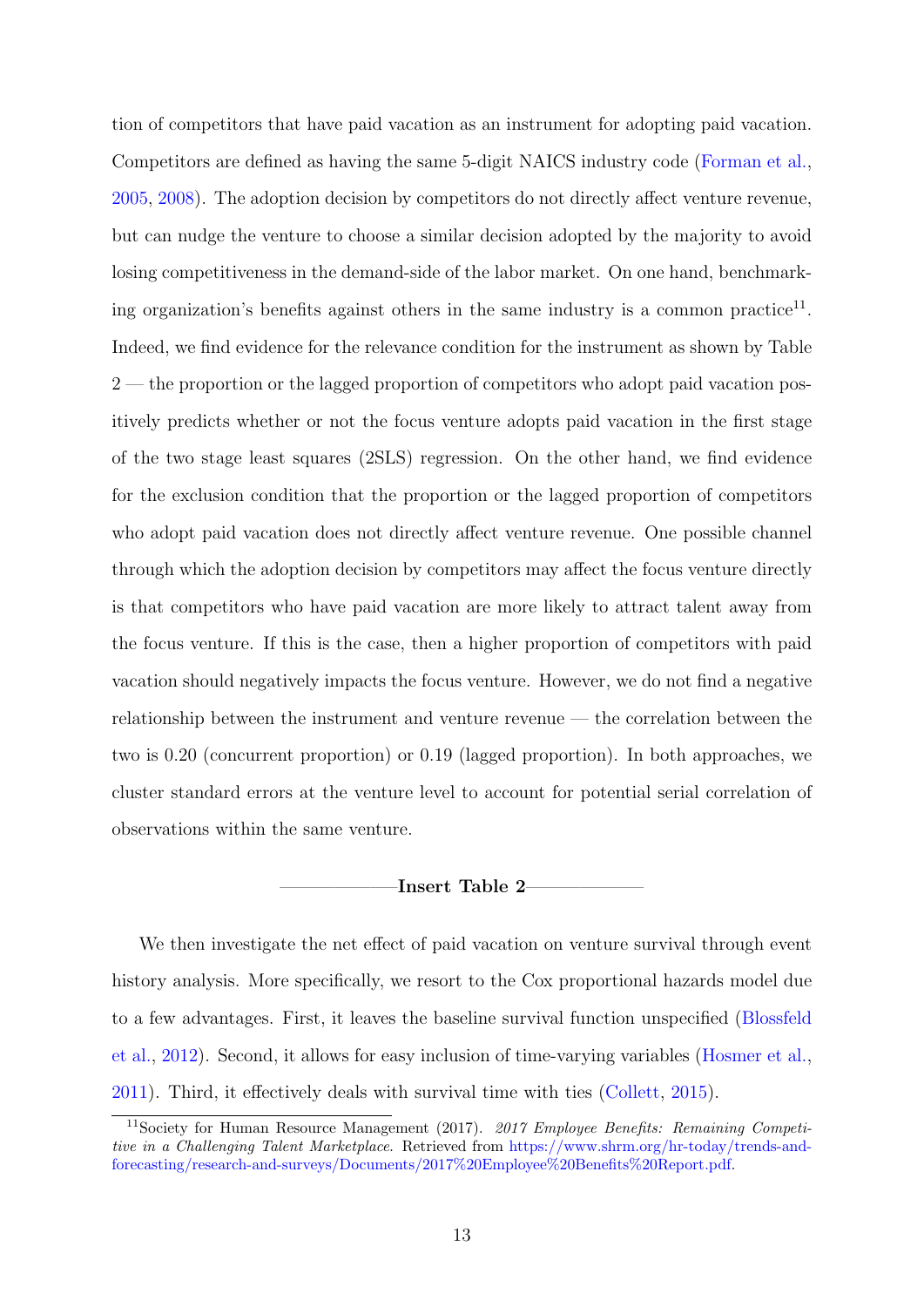To test our hypotheses regarding the mechanisms that underlie the effect of paid vacation, we turn to a number of models with interaction terms. First, to test whether paid vacation has a sorting effect as stated in Hypothesis 2, we look at ventures' need for high skill workers and the recruitment of new employees. If paid vacation helps ventures to attract better workers, then ventures with a stronger need for highly skilled workers, such as high tech ventures, would benefit more from paid vacation. Moreover, ventures with an increase in the total number of full-time employees should see larger benefits from paid vacation. Paid vacation is interacted with the high tech indicator or the increase in the number of full time employees in the regression specifications that aim to test the sorting effect. Second, to test Hypothesis 3 that paid vacation incentivizes workers to actually take time off and consequently improves their productivity, we gauge the degree of vacation utilization by looking at how hard the venture owners work. Many workers may sit on unused vacation days due to career concerns and workplace norms.[12](#page-13-1) Vacation utilization is likely low when a hard-working culture is instilled by bosses who work hard. Therefore, ventures with more hard-working owners are likely to benefit less from paid vacation policy when workers are not incentivized to take actual vacation. We interact paid vacation with the average number of weekly hours worked by the primary owner or all owner-operators in our model. Finally, we test Hypothesis 4 regarding how resourceconstraint may play a role in evaluating the costs associated with paid vacation. We proxy a venture's financial resources using equity injection in dollars in a given year or in all years. We include the interaction between paid vacation and equity injection in the model to test whether more resource constrained firms benefit less from paid vacation.

## <span id="page-13-0"></span>4 Results

## 4.1 The Net Effect of Paid Vacation

We start by evaluating Hypothesis [1](#page-8-1) regarding the net effect of paid vacation on venture outcomes. Two approaches are used to examine how venture revenue is impacted

<span id="page-13-1"></span><sup>&</sup>lt;sup>12</sup>Project: Time Off (2018). State of American Vacation 2018. Retrieved from [https://projecttimeoff.com/wp-content/uploads/2018/05/StateofAmericanVacation2018.pdf.](https://projecttimeoff.com/wp-content/uploads/2018/05/StateofAmericanVacation2018.pdf)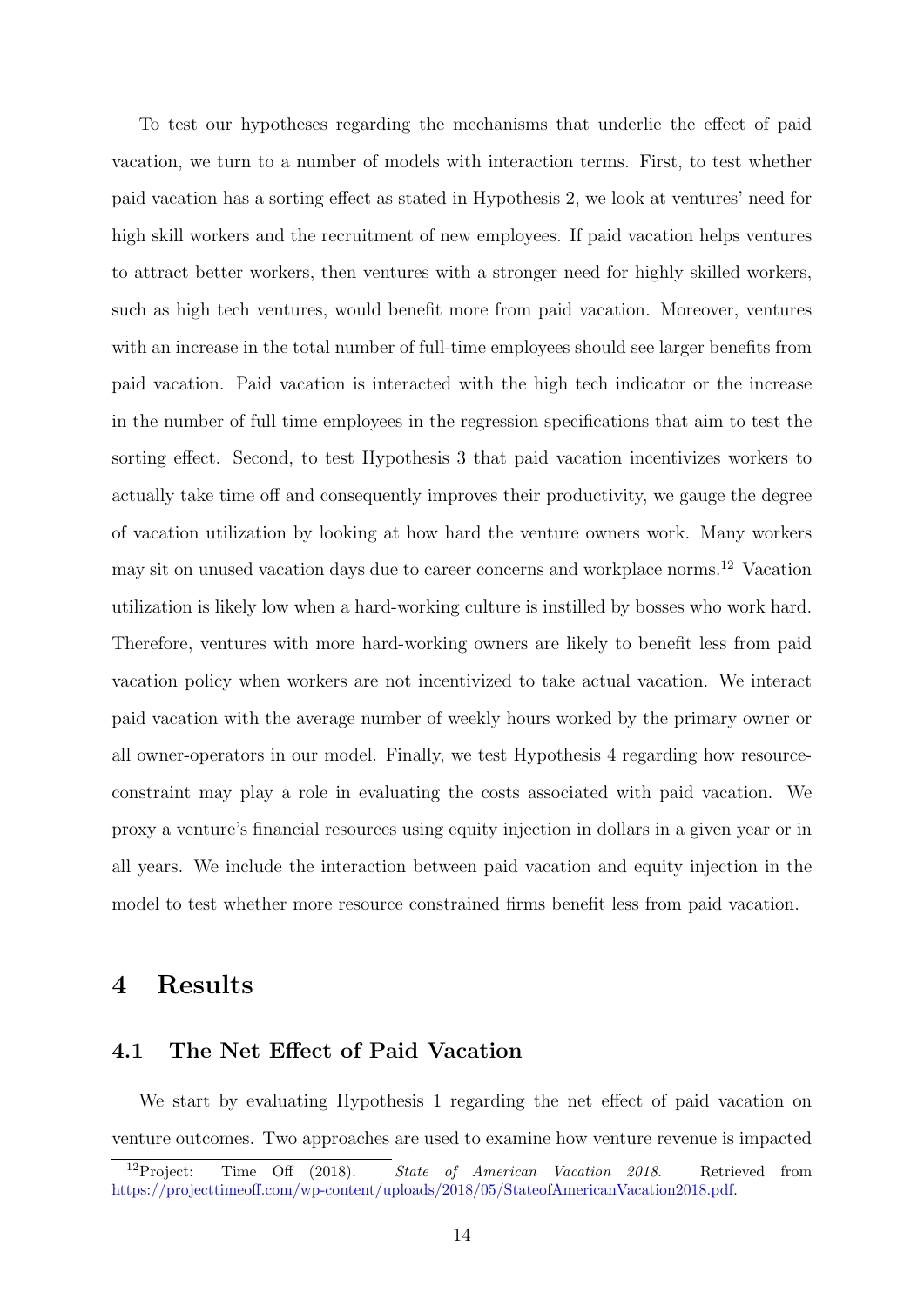by the adoption of paid vacation. First, simple OLS regression and fixed-effects regression models are considered in Table [3.](#page-26-1) Columns (1) and (2) present results from simple OLS regressions. Columns (3) and (4) show results after firm fixed effect and year fixed effects are included to control for unobservables at the firm or year level. Across all specifications, paid vacation consistently has a positive effect on venture revenue. The magnitude of the effect is also sizable — having paid vacation suggests a 68% increase in venture revenue according to Column (4). In comparison, other HR practices have a much smaller positive association (e.g., health plan, retirement plan, bonus plan, flex time/job sharing) or even a negative association (e.g., stock ownership) with venture revenue when we do not control for heterogeneity at the firm or year level, as shown in Column (2). After firm or year fixed effects are controlled in Columns (3) and (4), many of these practices do not appear to consistently have a statistically significant effect on venture revenue. Only bonus plan and paid sick leave both affect revenue positively in both specifications, but to a smaller degree (38-45% or 52-56% increase in revenue) when compared with paid vacation.

#### -Insert [Table 3](#page-26-1)-

Second, to further deal with concerns about firm-year level unobservables, two instru-ments are considered for paid vacation - the proportion of competitors<sup>[13](#page-14-0)</sup> that adopt paid vacation and the lagged version of this proportion. Results from the 2SLS estimation are shown in Table [4.](#page-27-0) Consistent with the findings from fixed-effects analysis, we find that paid vacation positively affects venture revenue regardless of the instrument we use. Note that the magnitude of the coefficients is much higher in the 2SLS model than in the Table [3](#page-26-1) models. There are two main factors leading to this discrepancy. First, the 2SLS estimation uses a smaller subset of ventures which have at least more than one competitor. The effect of paid vacation on this subsample can be stronger as these ventures face more competition and can gain more from the recruiting benefits or productivity gains that paid vacation brings about. Second, our 2SLS coefficients are estimated using both interventure and intra-venture variation while the fixed-effects models only resort to variation

<span id="page-14-0"></span><sup>13</sup>Results are robust to different definitions of competitors based on 2-digit, 3-digit, 4-digit, or 5-digit NAICS industry code.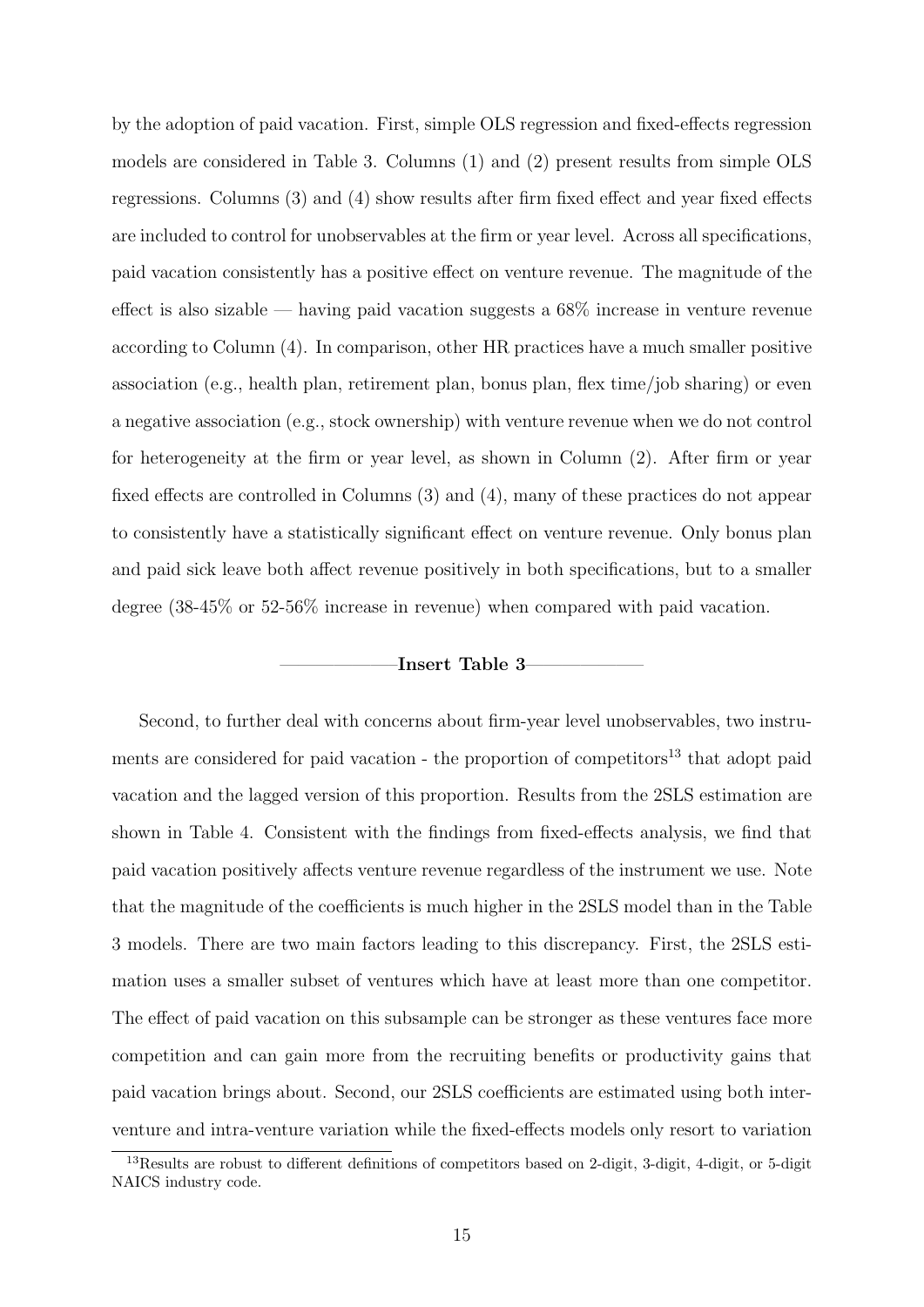within-venture and naturally would produce smaller estimates as many ventures do not switch their vacation policy over time.

-Insert [Table 4](#page-27-0)-

We then examine Hypothesis [1](#page-8-1) in the context of venture survival. Table [5](#page-28-0) shows the results from Cox proportional hazards models. We find that paid vacation has a statistically significant negative effect on the likelihood of venture closure. According to Column (2), adopting paid vacation reduces the venture failure rate by 20% (calculated from  $1$ - $\exp(-0.219)$ ).

### -Insert [Table 5](#page-28-0)–

Together, we find a positive net effect of paid vacation on both short-term revenue and long-term survival, which reconciles the ambiguous sign ex ante that Hypothesis [1](#page-8-1) aims to address. Such a positive effect is statistically significant across a range of modeling approaches and specifications.

## 4.2 Mechanisms for the Positive Effect of Paid Vacation

We now investigate the possible mechanisms that lead to the positive net effect of paid vacation on venture outcomes. Specifically, Hypothesis [2](#page-9-1) argues that the net effect is driven by a sorting effect and Hypothesis [3](#page-9-2) predicts an underlying incentive effect. To test these hypotheses, we include the interaction between paid vacation and a range of variables into our previous models. Table [6](#page-29-0) and Table [7](#page-30-0) present the findings.

We first evaluate the mechanisms in light of venture revenue based on results in Table [6.](#page-29-0) If paid vacation positively affects venture revenue through a sorting effect as stated by Hypothesis [2,](#page-9-1) we should find that ventures with the need for highly skilled workers such as high tech ventures would benefit more from paid vacation than those ventures that do not rely heavily on skilled workers. Moreover, ventures with an increase in the total number of full time employees should see larger benefits from paid vacation as the newly recruited workers should be the better quality talent that the ventures without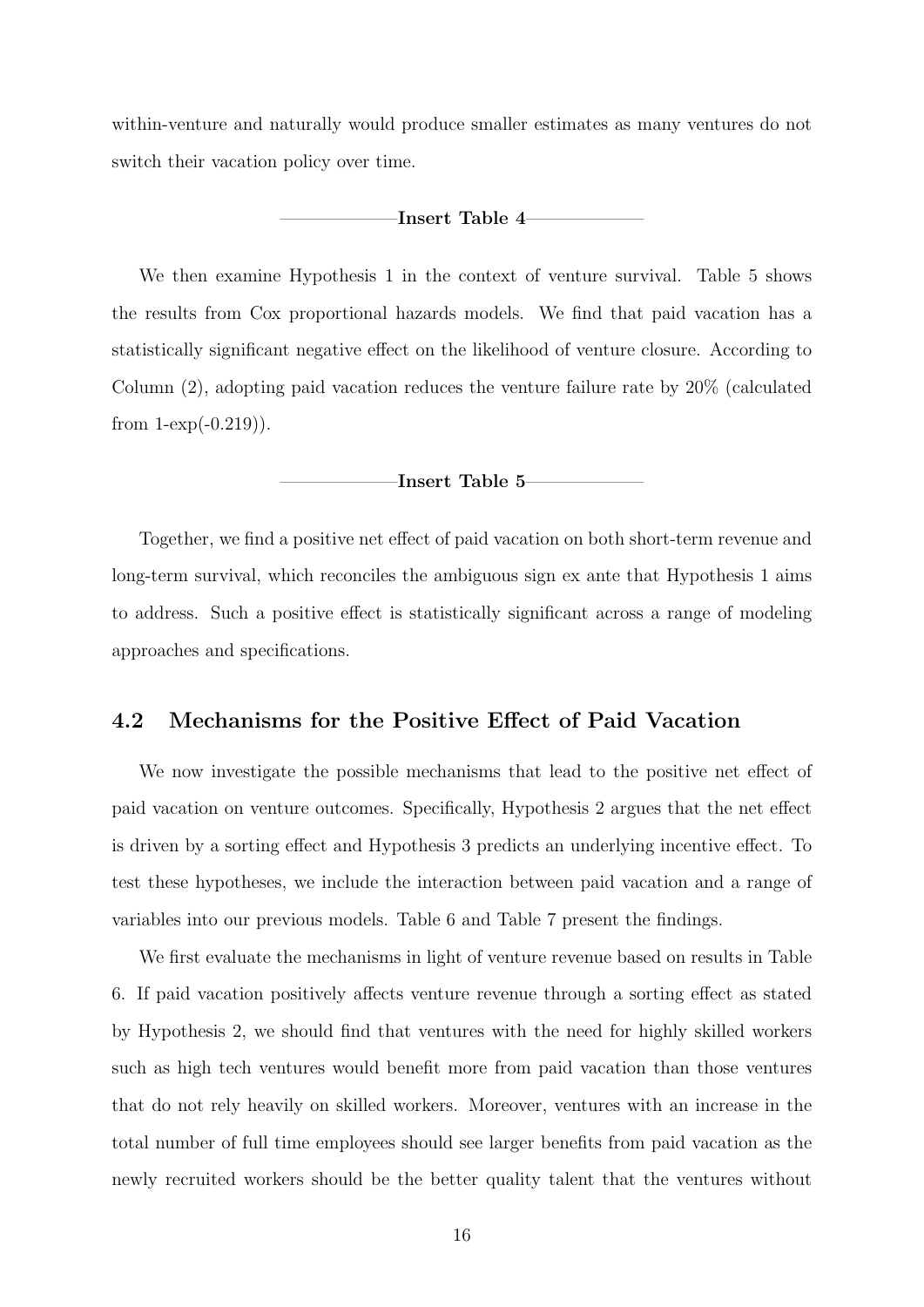paid vacation fail to attract. However, we do not find evidence for either argument in Columns (1) and (2) as the coefficients are not statistically significant for the interaction terms. On the other hand, if paid vacation incentivizes workers to actually take them off and consequently improves their productivity according to Hypothesis [3,](#page-9-2) we would expect ventures with more hard-working owners to benefit less from paid vacation since they are less likely to have a culture that promotes more vacation utilization. This is indeed the case as shown in Columns (3) and (4). For instance, ventures that adopt paid vacation will only benefit from the practice if their owners are not too overworked. A venture with owner-operators who on average work 94 hours (4.231/0.045) per week no longer benefits from paid vacation, likely because of a hard-working culture that prohibits vacation utilization despite its nominal presence. Therefore, we do not find evidence, at least in our context, for the sorting effect predicted by Hypothesis [2,](#page-9-1) but our results are consistent with Hypothesis [3](#page-9-2) that paid vacation exerts its positive influence when workers are actually taking time off.

#### -Insert [Table 6](#page-29-0)-

Results in Table [7](#page-30-0) regarding venture survival tell a similar story. We do not find that the negative effect of paid vacation on venture closure is stronger for high tech ventures or ventures with more newly recruited employees as shown in Columns (1) and (2), but this negative effect is weaker if a venture has a primary owner who works hard as shown in Column (4). Paid vacation no longer reduces venture failure rate when the primary owner works more than 88 hours (0.53/0.006) per week. Coefficient for the interaction between paid vacation and average working hours by all owner-operators, however, is not statistically significant. Nevertheless, the findings for the effect of paid vacation on survival present some evidence in support of the incentive story in Hypothesis [3](#page-9-2) but not of the sorting story in Hypothesis [2.](#page-9-1)

#### $-{\rm Insert~Table~7-}$

In summary, we find that paid vacation has a positive net effect on venture outcomes (both revenue and survival) mainly through the incentive effect channel. Ventures with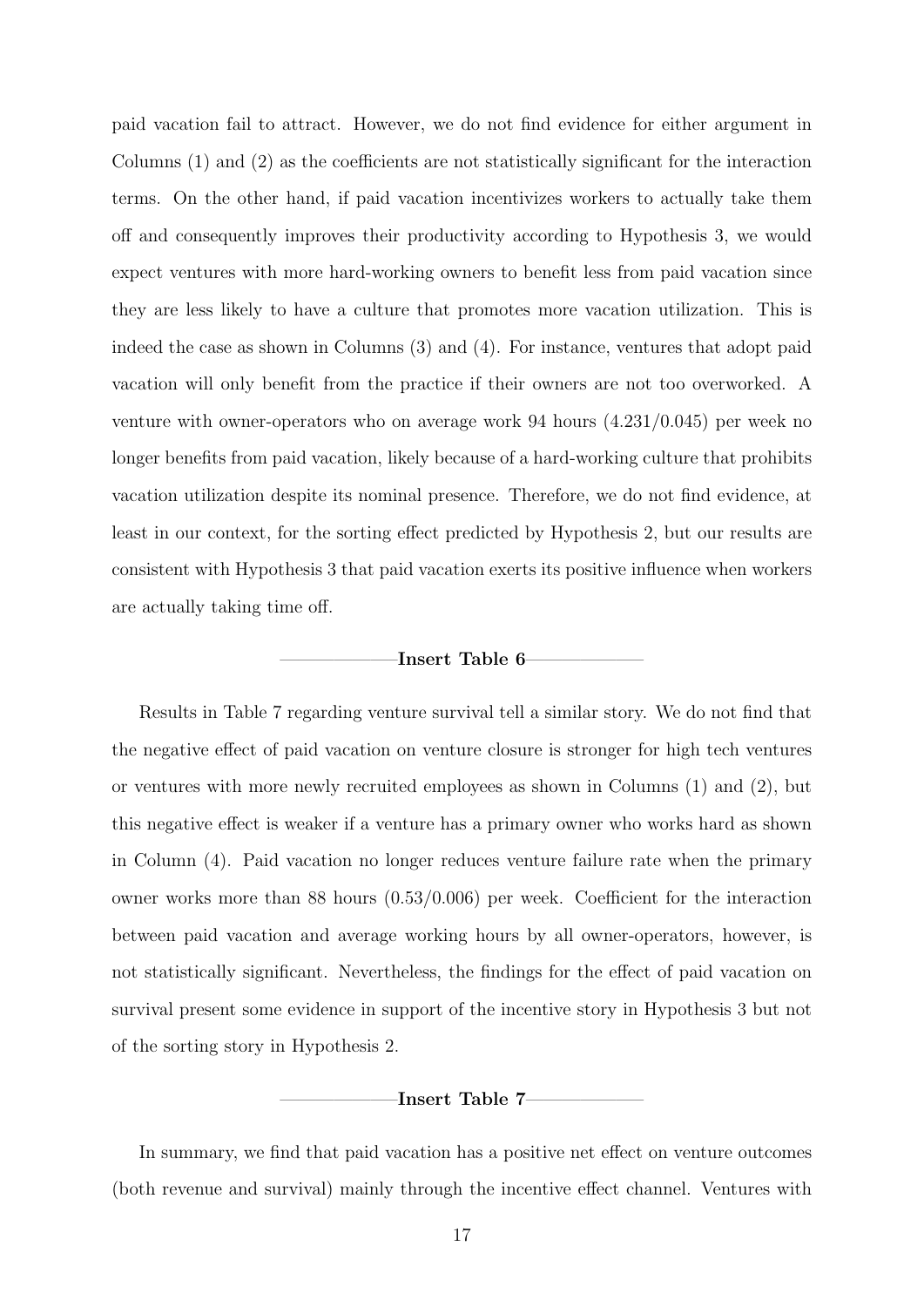overworked owners likely instill a hard-working culture that discourages actual vacation utilization, thus limiting the gains venture can acquire through the adoption of paid vacation.

## 4.3 Do Resource Constraints Matter?

We find that on average, the worker productivity gains from paid vacation outweigh the operational costs associated with the adoption of the practice. Is it still true for particularly resource-constrained ventures? To evaluate Hypothesis [4](#page-9-3) that resource-constrained ventures benefit less from paid vacation, we examine a model with the interaction between paid vacation and a proxy for financial resources (equity injection in the current year or in all years). Results are shown in Table [8.](#page-31-0) Interestingly, we find that more resource-constrained ventures are not statistically significantly differentially affected by paid vacation when compared to their less resource-constrained counterparts. In fact, the coefficients for the interaction terms are estimated to be near zero in Columns  $(1)-(3)$ , suggesting that instead of not finding an effect, we find a null effect in those three specifications. One way to interpret the null effect is that the operational costs associated with the adoption of paid vacation may be really low in comparison with other business operation costs. The potential coordination and replacement costs are likely mitigated by modern technology as workers away from work are still readily available via email or instant messaging. Payouts for accrued unused vacation upon job termination are also likely not substantial given the small size of new ventures who are unlikely to see an exodus of workers. We do not find evidence for Hypothesis [4](#page-9-3) and in fact find that resource-constraints should not be a concern for ventures hoping to adopt paid vacation.

-Insert [Table 8](#page-31-0)-

## <span id="page-17-0"></span>5 Discussion and Conclusion

Human capital is the most critical asset of nascent ventures and employee perks play an important role in attracting and incentivizing workers. This paper focuses on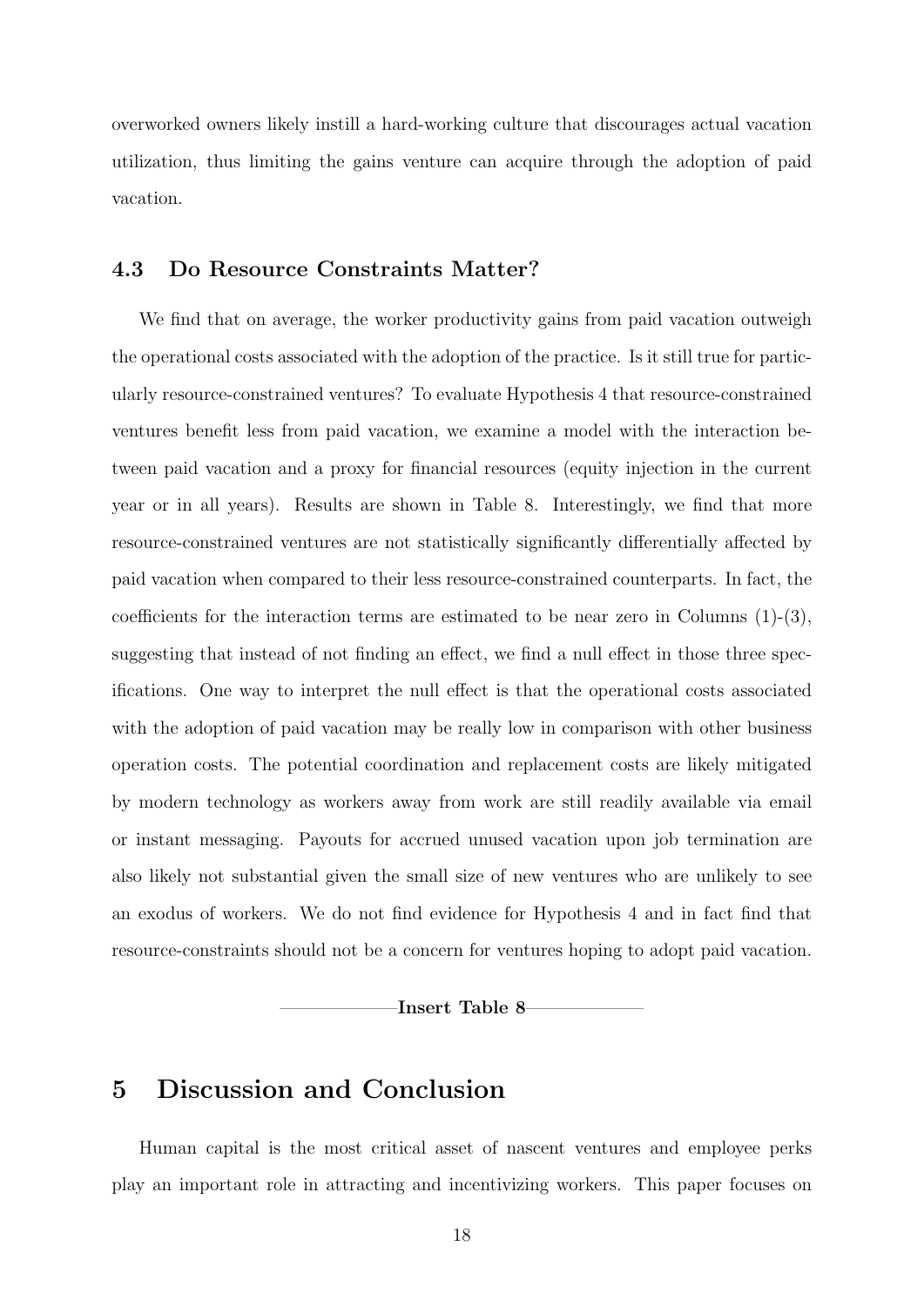how and why paid vacation affects new ventures. Guided by a conceptual model that connects macro-implications with micro-drivers, we find a positive net effect of paid vacation both on short-term venture revenue and on long-term venture survival. We do not find empirical support that such an effect is driven by the acquisition of better workers but find evidence most consistent with an incentive story — paid vacation incentivizes workers to take time off work that ultimately improves their productivity at work. We also find that the operational costs associated with the adoption of paid vacation are relatively small when compared with the gains, even for the more resource-constrained ventures.

The setting of small and nascent ventures is also ideal for examining the effect of human resource on firm outcomes since new ventures are the petri-dish for experimentation and have more flexibility in terms of adjusting the human resource practices to specific needs. In contrast, large traditional firms typically have various human resource practices in place, especially standard paid vacation policy, and are unlikely to experience changes in the adoption of these practices. Therefore, the KFS sample provides a great opportunity to study how paid vacation impacts organization with considerable inter-firm and intra-firm variation to be explored by the empirical analyses.

Our findings provide a number of managerial implications. First, for ventures hoping to attract better talent from competitors, offering paid vacation may not be sufficient to ensure that they will acquire a pool of workers who are necessarily more productive. Ventures may be better off using the traditional monetary incentives such as bonus or stock options to crystallize performance expectation during the recruitment process so as to screen out low productivity workers who cannot meet such expectation. Second, to successfully implement paid vacation as an HR practice and maximize the gains, ventures need to avoid nominal vacation days and cultivates a workplace norm that encourages vacation utilization. Third, resource-constrained ventures should not be intimidated by the potential operational costs with the adoption of paid vacation as they are likely minimal compared to the benefits.

A few limitations are worth discussing. First, the positive net effect observed might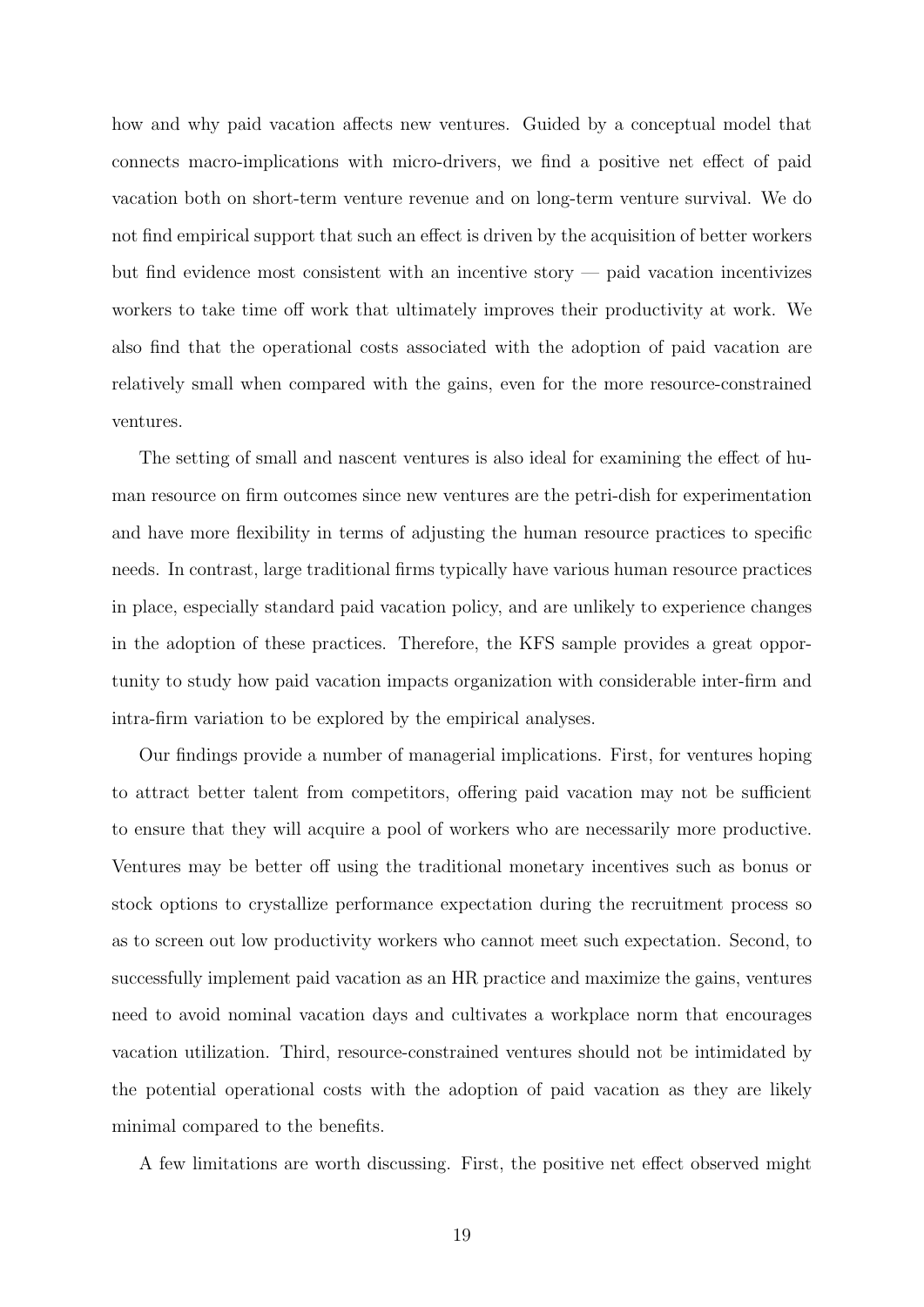be underestimated as people may not fully make use of the paid vacation. For instance, in the 2016 survey conducted by the International Foundation of Employee Benefit Plans, the average utilization rate of paid vacation is found to be 83.5%. Second, while we aim to circumvent the lack of individual-level data, our results only allow us to make inference about the underlying mechanisms as we do not have the data on worker productivity and actual vacation use. Future work should be complemented with more nuanced or qualitative evidence for (or against) the mechanisms. Third, our discussion is centered around revenue and survival as the outcome variables. While the goal is to provide a more wholistic view of venture success, venture success is a multi-faceted construct. Future research should extend to a wider range of outcome measures such as innovation and social impact.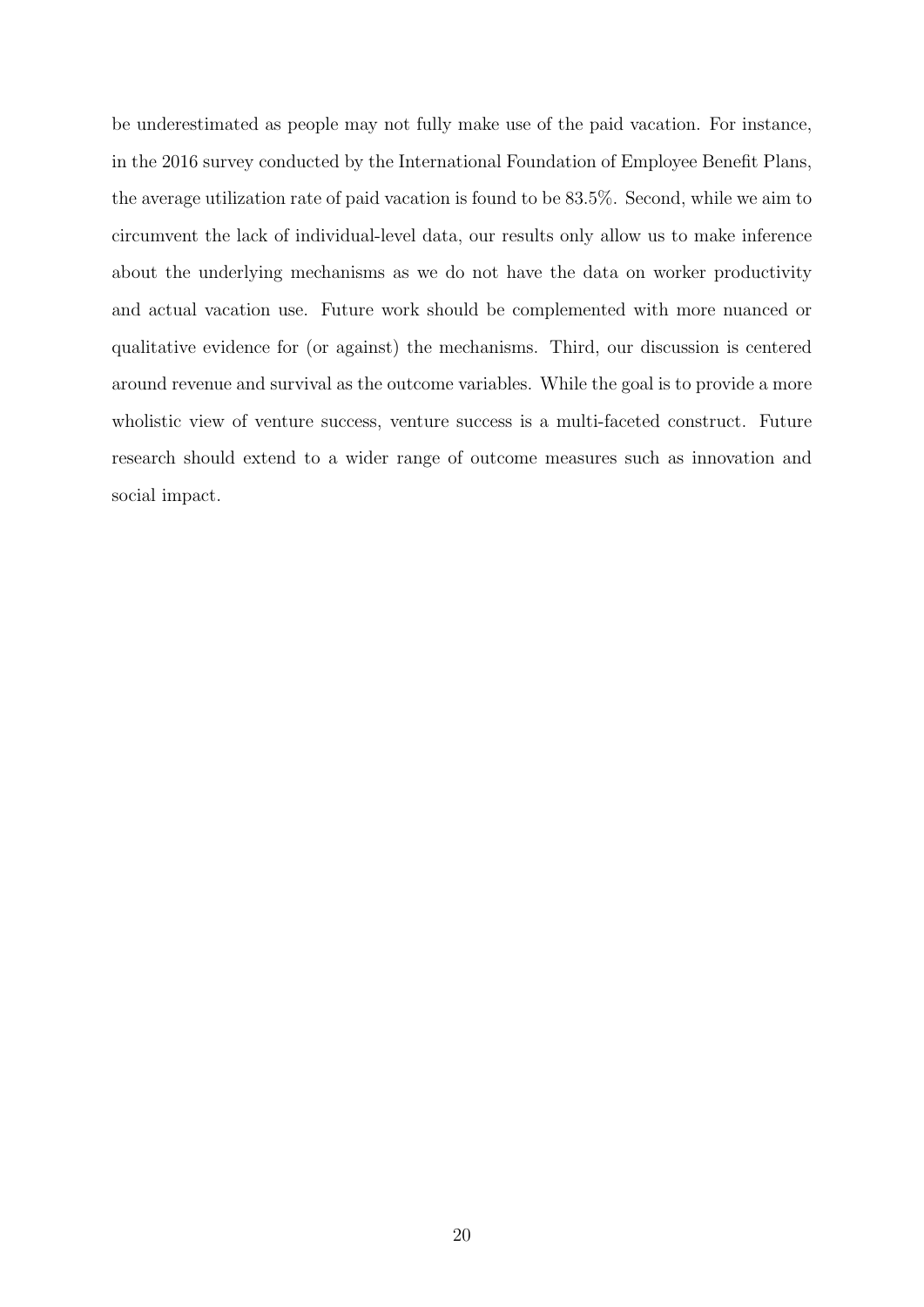# References

- <span id="page-20-9"></span>Agarwal, Rajshree, Atsushi Ohyama. 2013. Industry or academia, basic or applied? career choices and earnings trajectories of scientists. Management Science 59(4) 950–970.
- <span id="page-20-8"></span>Autor, David H. 2001. Why do temporary help firms provide free general skills training? Quarterly Journal of Economics 116(4) 1409–1448.
- <span id="page-20-6"></span>Baker, Ted, Reed E Nelson. 2005. Creating something from nothing: Resource construction through entrepreneurial bricolage. Administrative science quarterly  $50(3)$ 329–366.
- <span id="page-20-0"></span>Barney, Jay. 1991. Firm resources and sustained competitive advantage. Journal of Management 17(1) 99–120.
- <span id="page-20-2"></span>Becker, Brian, Barry Gerhart. 1996. The impact of human resource management on organizational performance: Progress and prospects. Academy of Management Journal 39(4) 779–801.
- <span id="page-20-4"></span>Bloom, Nicholas, James Liang, John Roberts, Zhichun Jenny Ying. 2015. Does working from home work? evidence from a chinese experiment. The Quarterly Journal of Economics 130(1) 165–218.
- <span id="page-20-12"></span>Blossfeld, Hans-Peter, Katrin Golsch, Gotz Rohwer. 2012. Event history analysis with Stata. Psychology Press.
- <span id="page-20-10"></span>Böckerman, Petri, Pekka Ilmakunnas. 2012. The job satisfaction-productivity nexus: A study using matched survey and register data. *ILR Review*  $65(2)$  244–262.
- Brouwer, Erik, Alfred Kleinknecht. 1999. Innovative output, and a firm's propensity to patent.: An exploration of cis micro data. Research Policy 28(6) 615–624.
- <span id="page-20-5"></span>Burbano, Vanessa C. 2016. Social responsibility messages and worker wage requirements: Field experimental evidence from online labor marketplaces. Organization Science 27(4) 1010–1028.
- <span id="page-20-7"></span>Cadsby, C Bram, Fei Song, Francis Tapon. 2007. Sorting and incentive effects of pay for performance: An experimental investigation. Academy of Management Journal 50(2) 387–405.
- <span id="page-20-1"></span>Campbell, Benjamin A, Russell Coff, David Kryscynski. 2012. Rethinking sustained competitive advantage from human capital. Academy of Management Review 37(3) 376–395.
- <span id="page-20-3"></span>Cappelli, Peter. 2004. Why do employers pay for college? Journal of Econometrics  $121(1-2)$  213-241.
- <span id="page-20-11"></span>Cardon, Melissa S. 2003. Contingent labor as an enabler of entrepreneurial growth. Human Resource Management: Published in Cooperation with the School of Business Administration, The University of Michigan and in alliance with the Society of Human Resources Management 42(4) 357–373.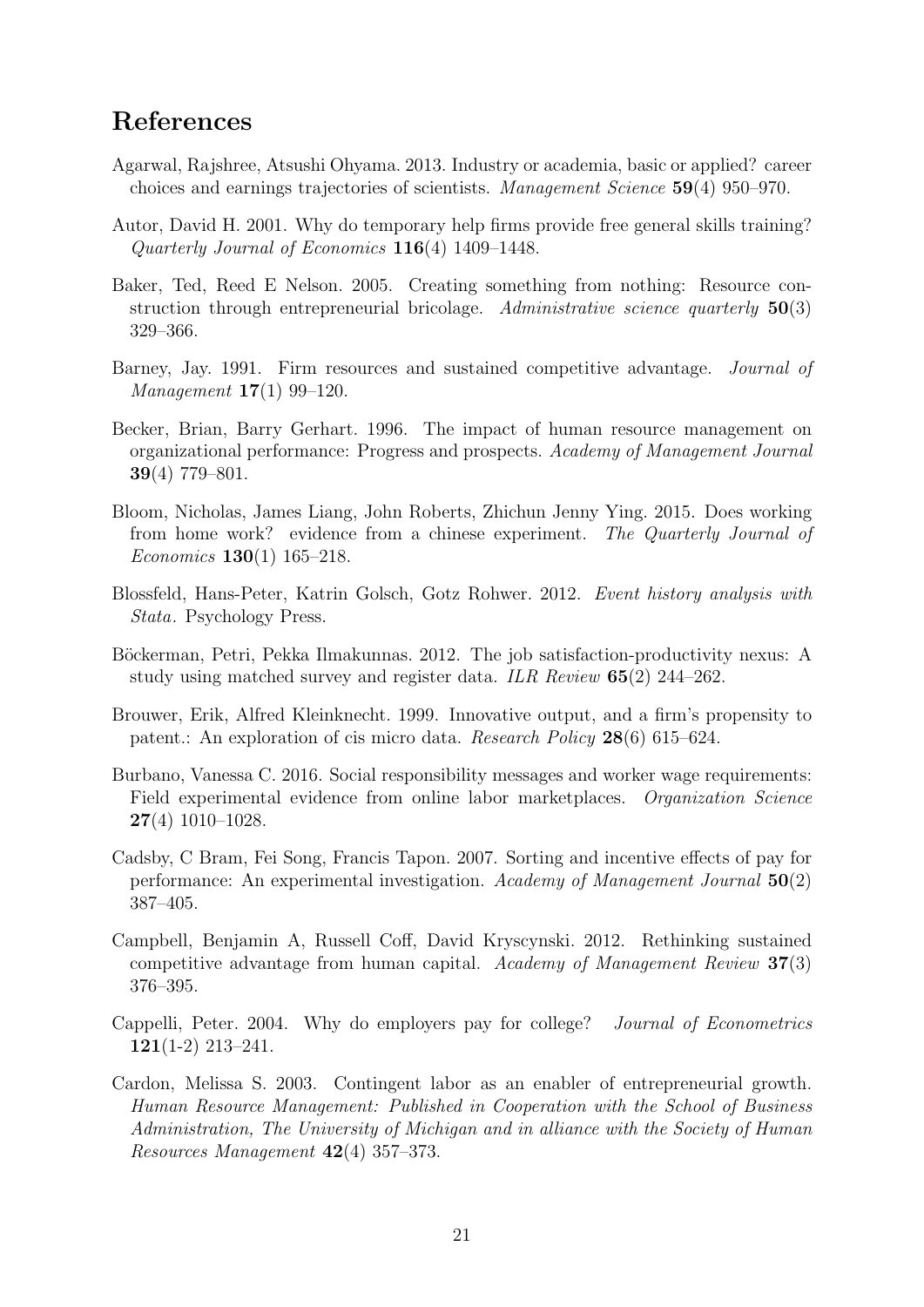- <span id="page-21-5"></span>Cardon, Melissa S, Christopher E Stevens. 2004. Managing human resources in small organizations: What do we know? Human resource management review  $14(3)$  295– 323.
- <span id="page-21-0"></span>Coff, R, D Kryscynski. 2011. Drilling for micro-foundations of human capital-based competitive advantages. Academy of Management Journal 53 1090–1109.
- <span id="page-21-15"></span>Collett, David. 2015. Modelling survival data in medical research. Chapman and Hall/CRC.
- <span id="page-21-6"></span>Crawford, G Christopher, Bill McKelvey, Benyamin B Lichtenstein. 2014. The empirical reality of entrepreneurship: How power law distributed outcomes call for new theory and method. Journal of Business Venturing Insights 1 3–7.
- <span id="page-21-3"></span>Dabić, Marina, Marta Ortiz-De-Urbina-Criado, Ana M Romero-Martínez. 2011. Human resource management in entrepreneurial firms: a literature review. International Journal of Manpower  $32(1)$  14–33.
- <span id="page-21-8"></span>Delmar, Frédéric, Scott Shane. 2004. Legitimating first: Organizing activities and the survival of new ventures. Journal of business venturing  $19(3)$  385–410.
- <span id="page-21-9"></span>Dencker, John C, Marc Gruber, Sonali K Shah. 2009. Pre-entry knowledge, learning, and the survival of new firms. *Organization Science* **20**(3) 516–537.
- <span id="page-21-11"></span>Dohmen, Thomas, Armin Falk. 2011. Performance pay and multidimensional sorting: Productivity, preferences, and gender. American Economic Review 101(2) 556–590.
- <span id="page-21-1"></span>Ederer, Florian, Gustavo Manso. 2013. Is pay for performance detrimental to innovation? Management Science 59(7) 1496–1513.
- <span id="page-21-10"></span>Eriksson, Tor, Marie Claire Villeval. 2008. Performance-pay, sorting and social motivation. Journal of Economic Behavior & Organization  $68(2)$  412–421.
- <span id="page-21-12"></span>Farhat, Joseph, Alicia Robb. 2014. Applied survey data analysis using stata: The kauffman firm survey data .
- <span id="page-21-13"></span>Forman, Chris, Avi Goldfarb, Shane Greenstein. 2005. Technology adoption in and out of major urban areas: When do internal firm resources matter most? Tech. rep., National Bureau of Economic Research.
- <span id="page-21-14"></span>Forman, Chris, Avi Goldfarb, Shane Greenstein. 2008. Understanding the inputs into innovation: do cities substitute for internal firm resources? Journal of Economics  $\mathcal{C}$ Management Strategy  $17(2)$  295–316.
- <span id="page-21-7"></span>Gimeno, Javier, Timothy B Folta, Arnold C Cooper, Carolyn Y Woo. 1997. Survival of the fittest? entrepreneurial human capital and the persistence of underperforming firms. Administrative science quarterly 750–783.
- <span id="page-21-4"></span>Grant, Robert M. 1996. Toward a knowledge-based theory of the firm. Strategic management journal  $17(S2)$  109-122.
- <span id="page-21-2"></span>Gubler, Timothy, Ian Larkin, Lamar Pierce. 2017. Doing well by making well: The impact of corporate wellness programs on employee productivity. Management Science .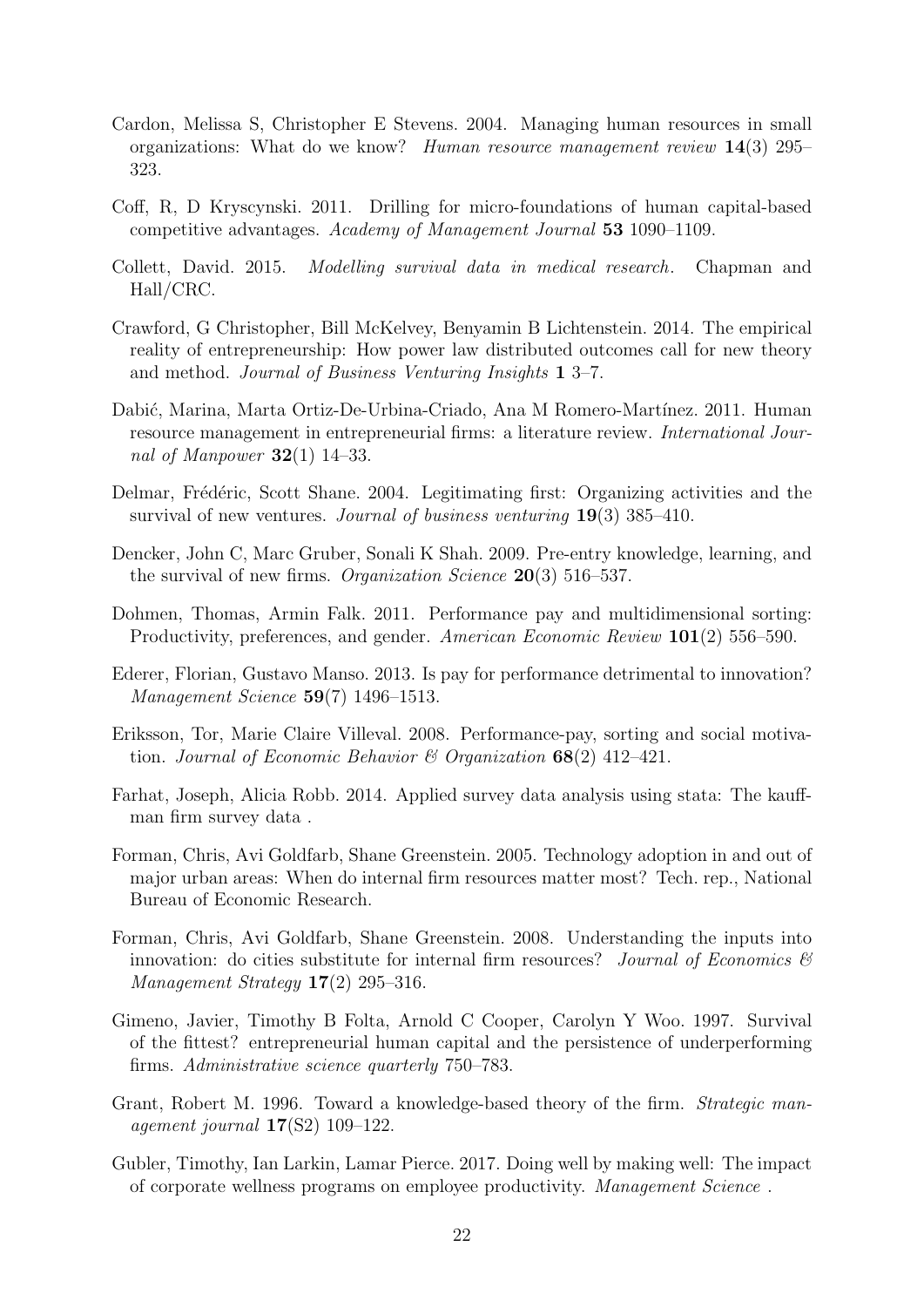- <span id="page-22-4"></span>Hartig, Terry, Ralph Catalano, Michael Ong, S Leonard Syme. 2013. Vacation, collective restoration, and mental health in a population. Society and Mental Health  $3(3)$  221– 236.
- Hausman, Jerry A, Bronwyn H Hall, Zvi Griliches. 1984. Econometric models for count data with an application to the patents-R&D relationship.
- <span id="page-22-9"></span>Heneman, Robert L, Judith W Tansky, S Michael Camp. 2000. Human resource management practices in small and medium-sized enterprises: Unanswered questions and future research perspectives. *Entrepreneurship Theory and Practice*  $25(1)$  11–26.
- <span id="page-22-6"></span>Hitt, Michael A, Leonard Bierman, Katsuhiko Shimizu, Rahul Kochhar. 2001. Direct and moderating effects of human capital on strategy and performance in professional service firms: A resource-based perspective. Academy of Management journal  $44(1)$ 13–28.
- <span id="page-22-12"></span>Hosmer, David W, Stanley Lemeshow, Susanne May. 2011. Applied survival analysis. Wiley Blackwell.
- <span id="page-22-7"></span>Huselid, Mark A. 1995. The impact of human resource management practices on turnover, productivity, and corporate financial performance. Academy of management journal 38(3) 635–672.
- <span id="page-22-1"></span>Ittner, Christopher D, Richard A Lambert, David F Larcker. 2003. The structure and performance consequences of equity grants to employees of new economy firms. Journal of Accounting and Economics 34(1) 89–127.
- <span id="page-22-11"></span>Jenkins, Mark, Gerry Johnson. 1997. Entrepreneurial intentions and outcomes: A comparative causal mapping study. Journal of management studies 34(6) 895–920.
- <span id="page-22-5"></span>Jia, Lile, Edward R Hirt, Samuel C Karpen. 2009. Lessons from a faraway land: The effect of spatial distance on creative cognition. Journal of Experimental Social Psychology 45(5) 1127–1131.
- <span id="page-22-10"></span>Katz, Jerome A, Howard E Aldrich, Theresa M Welbourne, Pamela M Williams. 2000. Guest editor's comments special issue on human resource management and the sme: Toward a new synthesis. Entrepreneurship Theory and Practice 25(1) 7–10.
- <span id="page-22-8"></span>Kehoe, Rebecca R, Patrick M Wright. 2013. The impact of high-performance human resource practices on employees attitudes and behaviors. Journal of management 39(2) 366–391.
- <span id="page-22-3"></span>Klaas, Brian S, John McClendon, Thomas W Gainey. 2000. Managing HR in the small and medium enterprise: The impact of professional employer organizations. Entrepreneurship Theory and Practice 25(1) 107–124.
- <span id="page-22-2"></span>Larkin, Ian, Stephen Leider. 2012. Incentive schemes, sorting, and behavioral biases of employees: Experimental evidence. American Economic Journal: Microeconomics 4(2) 184–214.
- <span id="page-22-0"></span>Lazear, Edward P. 2000. Performance pay and productivity. American Economic Review 90(5) 1346–1361.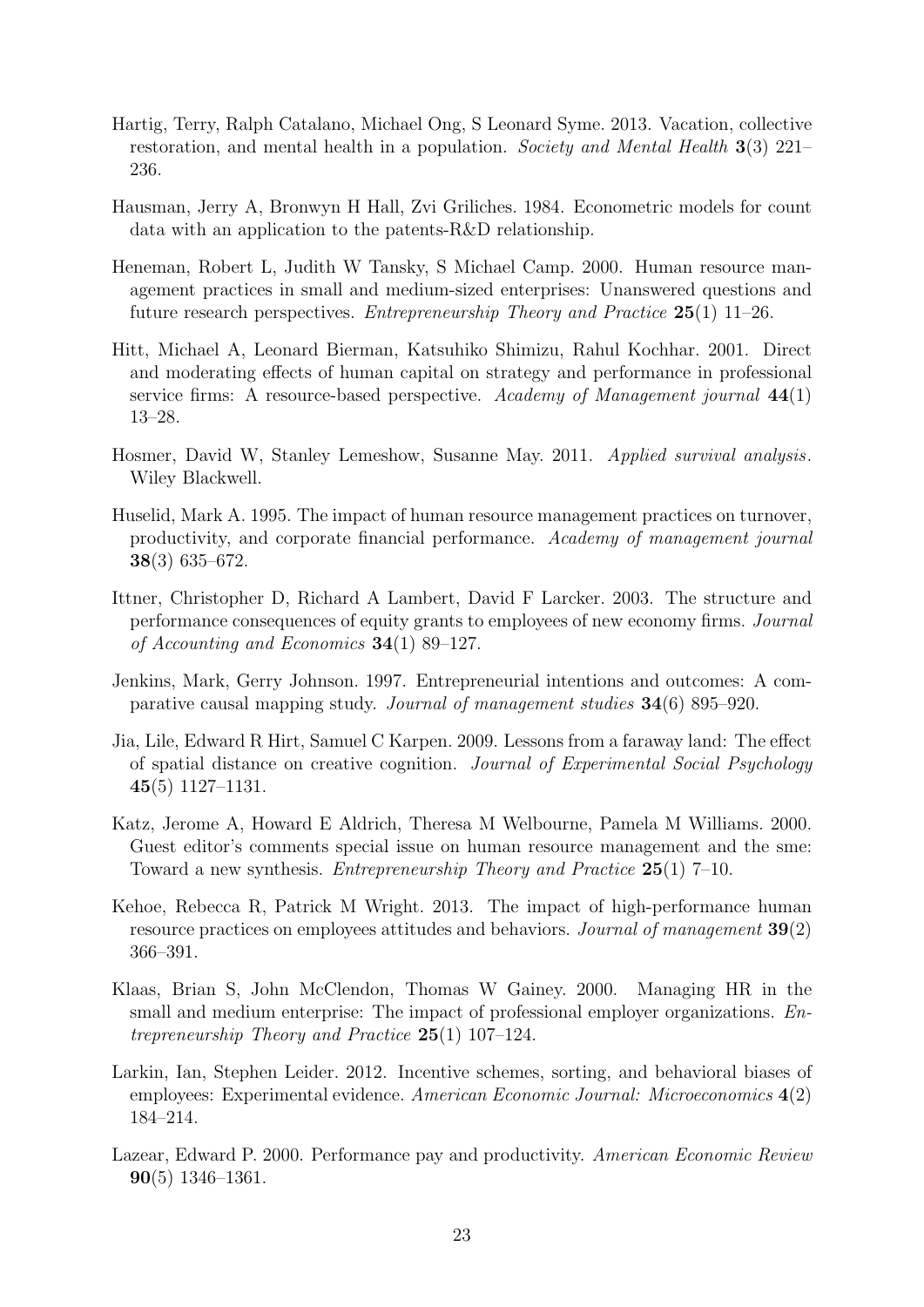- <span id="page-23-2"></span>Leung, Angela Ka-yee, William W Maddux, Adam D Galinsky, Chi-yue Chiu. 2008. Multicultural experience enhances creativity: the when and how. American Psychologist 63(3) 169.
- <span id="page-23-5"></span>Markman, Gideon D, Robert A Baron. 2002. Individual differences and the pursuit of new ventures: A model of person-entrepreneurship fit. Managing People in Entrepreneurial Organiztions. Emerald Group Publishing Limited, 23–53.
- Mowery, David C, Bhaven N Sampat, Arvids A Ziedonis. 2002. Learning to patent: Institutional experience, learning, and the characteristics of us university patents after the bayh-dole act, 1981-1992. Management Science  $48(1)$  73–89.
- <span id="page-23-8"></span>Oswald, Andrew J, Eugenio Proto, Daniel Sgroi. 2015. Happiness and productivity. Journal of Labor Economics 33(4) 789–822.
- <span id="page-23-1"></span>Pressman, Sarah D, Karen A Matthews, Sheldon Cohen, Lynn M Martire, Michael Scheier, Andrew Baum, Richard Schulz. 2009. Association of enjoyable leisure activities with psychological and physical well-being. *Psychosomatic Medicine* **71**(7) 725.
- <span id="page-23-6"></span>Runyan, Rodney, Cornelia Droge, Jane Swinney. 2008. Entrepreneurial orientation versus small business orientation: what are their relationships to firm performance? *Journal* of Small Business Management 46(4) 567–588.
- Song, Jaeyong, Paul Almeida, Geraldine Wu. 2003. Learning–by–hiring: When is mobility more likely to facilitate interfirm knowledge transfer? *Management Science* 49(4) 351– 365.
- <span id="page-23-4"></span>Sun, Li-Yun, Samuel Aryee, Kenneth S Law. 2007. High-performance human resource practices, citizenship behavior, and organizational performance: A relational perspective. Academy of management Journal 50(3) 558–577.
- <span id="page-23-3"></span>Way, Sean A. 2002. High performance work systems and intermediate indicators of firm performance within the us small business sector. Journal of management  $28(6)$  765– 785.
- <span id="page-23-7"></span>Williamson, Ian O, Daniel M Cable, Howard E Aldrich. 2002. Smaller but not necessarily weaker: How small businesses can overcome barriers to recruitment. Managing People in Entrepreneurial Organiztions. Emerald Group Publishing Limited, 83–106.
- <span id="page-23-0"></span>Wright, Patrick M, John J Haggerty. 2005. Missing variables in theories of strategic human resource management: Time, cause, and individuals. *Management Revue* 164– 173.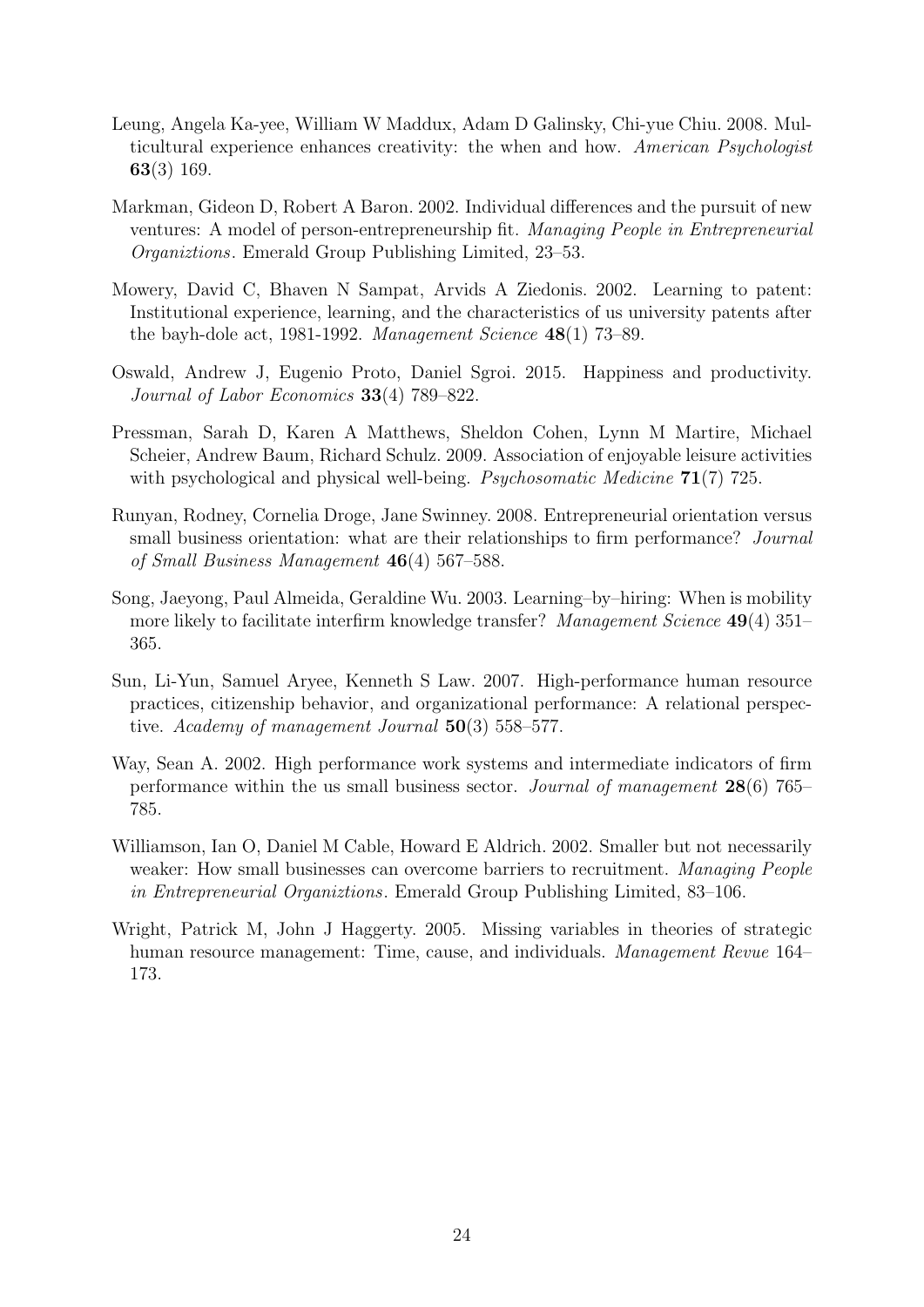<span id="page-24-0"></span>

Figure 1: A Conceptual Model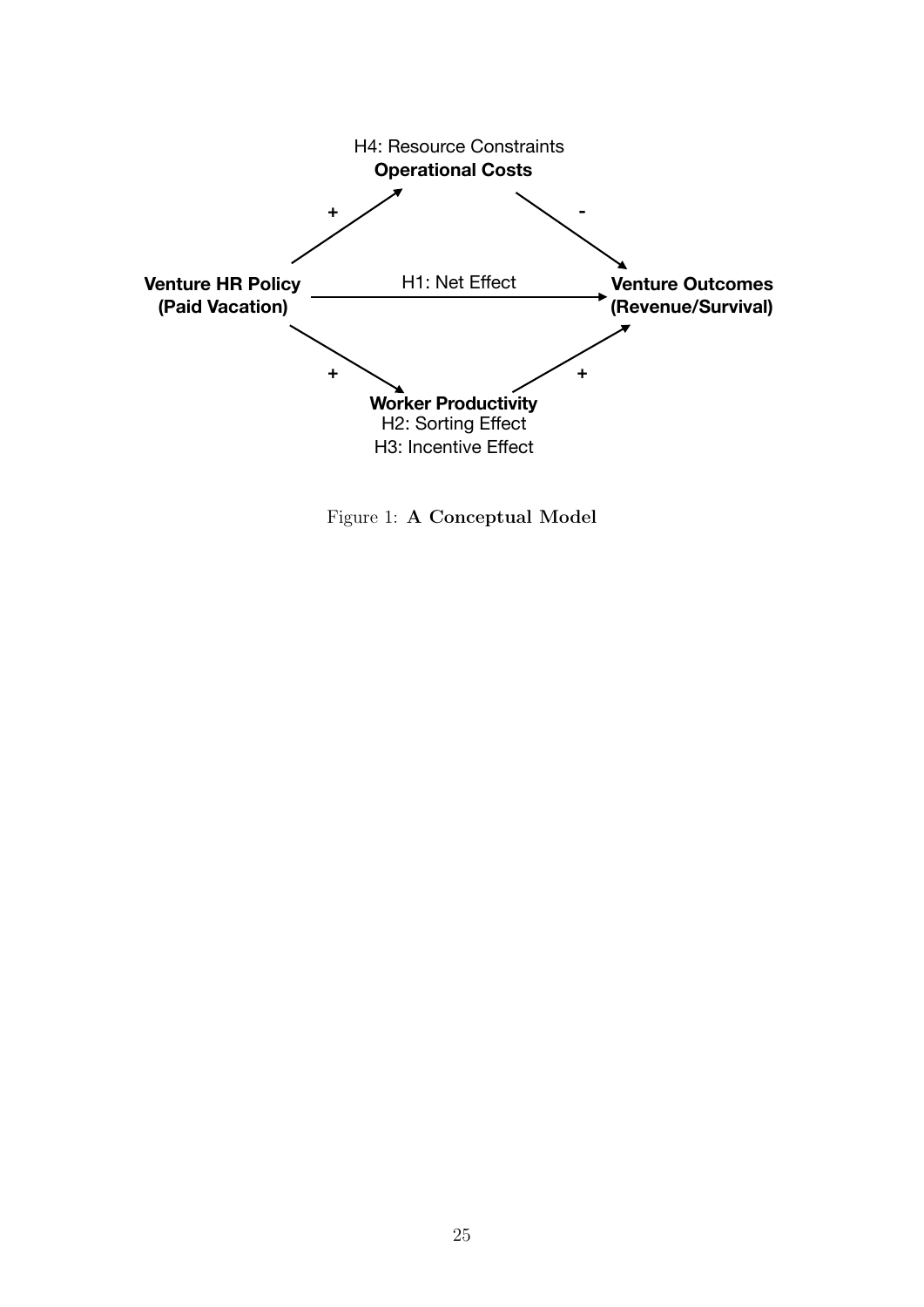<span id="page-25-0"></span>Table 1: Summary Statistics. This table presents the summary statistics for the sample. Due to data confidentiality, minimum and maximum values are not reported. Binary variables are indicated with  $(0/1)$ .

| <b>VARIABLE</b>                                     | <b>COUNT</b> | <b>MEAN</b> | <b>MEDIAN</b> | STD. DEV.  |
|-----------------------------------------------------|--------------|-------------|---------------|------------|
|                                                     |              |             |               |            |
| Dependent Variables                                 |              |             |               |            |
| Revenue (Logged)                                    | 7,505        | 9.64        | 12.10         | 6.45       |
| Closure $(0/1)$                                     | 7,649        | 0.23        | 0.00          | 0.42       |
| <i>Independent Variables</i>                        |              |             |               |            |
| Paid Vacation                                       | 7,623        | 0.52        | 1.00          | 0.50       |
| Increase in Total Number of Full Time Employees     | 5,129        | 0.33        | 0.00          | 0.47       |
| High Tech Indicator $(0/1)$                         | 7,649        | 0.15        | 0.00          | 0.36       |
| Average Weekly Working Hours by Primary Owner       | 7,516        | 48.03       | 50.00         | 22.27      |
| Average Weekly Working Hours by All Owner-Operators | 7,639        | 45.74       | 50.00         | 18.53      |
| Equity Injection in Dollars in a Year               | 7,476        | 75515.81    | 0.00          | 1255927.00 |
| Equity Injection in Dollars in All Years            | 7,497        | 279688.70   | 30000.00      | 2874468.00 |
| Controls                                            |              |             |               |            |
| Paid Sick Leave                                     | 7,623        | 0.42        | 0.00          | 0.49       |
| Health Plan                                         | 7,634        | 0.41        | 0.00          | 0.49       |
| Retirement Plan                                     | 7.631        | 0.21        | 0.00          | 0.41       |
| Stock Ownership                                     | 7,606        | 0.07        | 0.00          | 0.26       |
| Bonus Plan                                          | 7,613        | 0.33        | 0.00          | 0.47       |
| Tuition Reimbursement                               | 7,617        | 0.12        | 0.00          | 0.32       |
| Flex Time or Job Sharing                            | 7,625        | 0.44        | 0.00          | 0.50       |
| Total Number of Employees                           | 7,649        | 7.66        | 4.00          | 14.26      |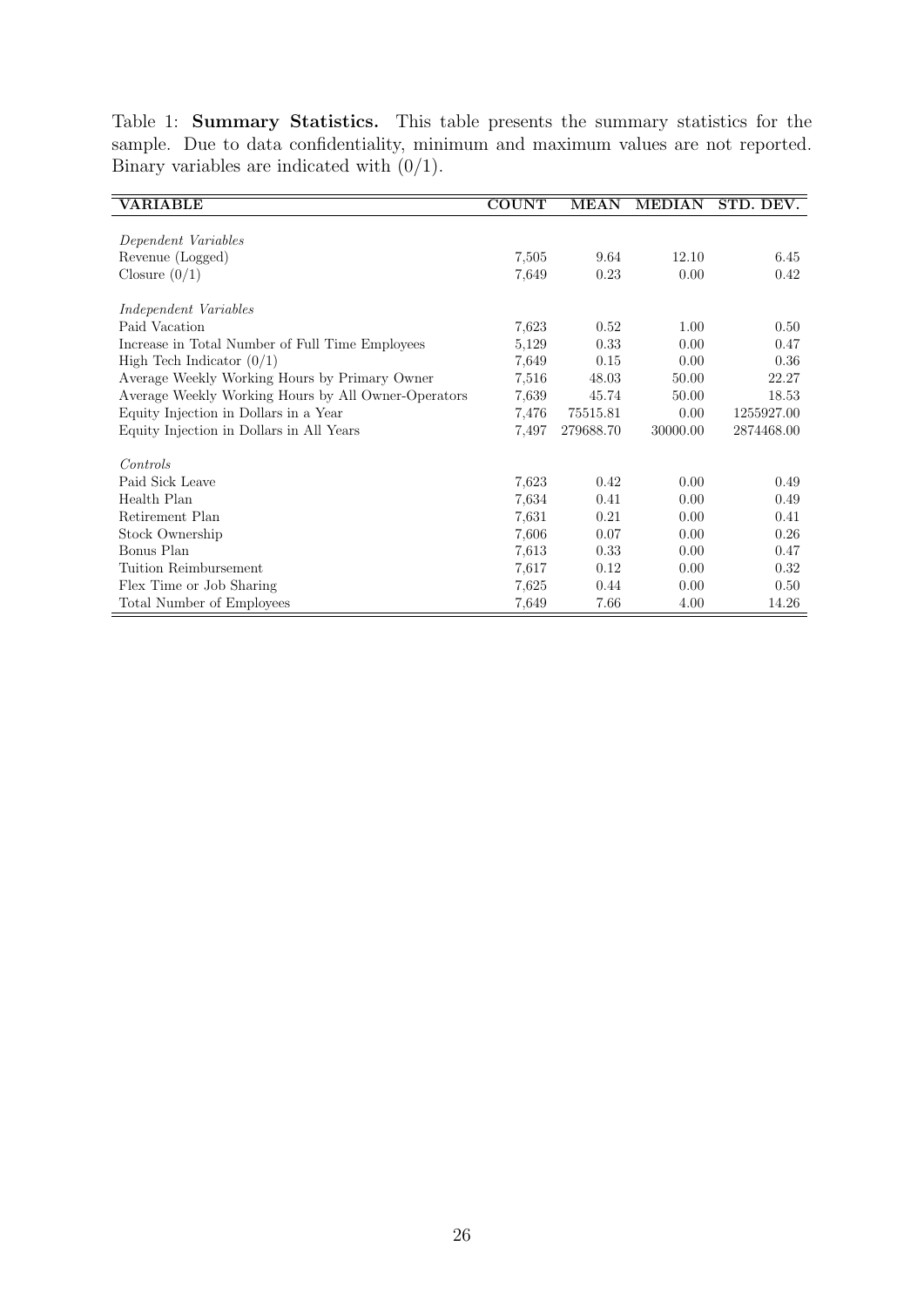<span id="page-26-0"></span>Table 2: Paid Vacation and Revenue — Instrumental Variable Regression First Stage. This table presents the first stage regression results for examining the effect of paid vacation on venture revenue with instrumental variable approach. Sample includes all firm-year observations with more than one competitor. Robust standard errors are in parentheses.  $*_{p}$  < 0.10  $**_{p}$  < 0.05  $***_{p}$  < 0.01.

|                                                           |            | Paid Vacation     |
|-----------------------------------------------------------|------------|-------------------|
|                                                           | (1)        | $\left( 2\right)$ |
| Proportion of Competitors that Adopt Paid Vacation        | $0.402***$ |                   |
|                                                           | (0.025)    |                   |
| Lagged Proportion of Competitors that Adopt Paid Vacation |            | $0.350***$        |
|                                                           |            | (0.029)           |
| Constant                                                  | $0.303***$ | $0.405***$        |
|                                                           | (0.014)    | (0.017)           |
| Observations                                              | 5651       | 3920              |
| $\,R^2$                                                   | 0.042      | 0.035             |

<span id="page-26-1"></span>Table 3: Paid Vacation and Venture Revenue. This table presents the fixed effects regression results for examining the net effect of paid vacation on venture revenue, in support of Hypothesis [1.](#page-8-1) Robust standard errors are in parentheses, clustered at the firm level.  $*_p$  < 0.10  $*_p$  < 0.05  $**_p$  < 0.01.

|                           |                | Revenue (Logged) |                |            |  |
|---------------------------|----------------|------------------|----------------|------------|--|
|                           | (1)            | (2)              | (3)            | (4)        |  |
| Paid Vacation             | $3.802***$     | $2.198***$       | $1.066***$     | $0.680**$  |  |
|                           | (0.189)        | (0.257)          | (0.325)        | (0.298)    |  |
| Total Number of Employees |                | $0.035***$       | $0.053***$     | $0.035***$ |  |
|                           |                | (0.008)          | (0.010)        | (0.008)    |  |
| Health Plan               |                | $1.203***$       | 0.331          | 0.242      |  |
|                           |                | (0.205)          | (0.287)        | (0.263)    |  |
| Retirement Plan           |                | $1.011***$       | $1.080***$     | 0.252      |  |
|                           |                | (0.216)          | (0.291)        | (0.275)    |  |
| Stock Ownership           |                | $-1.037***$      | 0.465          | $0.862**$  |  |
|                           |                | (0.388)          | (0.379)        | (0.362)    |  |
| Bonus Plan                |                | $0.901***$       | $0.451**$      | $0.380*$   |  |
|                           |                | (0.193)          | (0.215)        | (0.201)    |  |
| Tuition Reimbursement     |                | 0.241            | 0.052          | $-0.252$   |  |
|                           |                | (0.249)          | (0.295)        | (0.280)    |  |
| Paid Sick Leave           |                | 0.090            | $0.518*$       | $0.560**$  |  |
|                           |                | (0.238)          | (0.289)        | (0.276)    |  |
| Flex Time or Job Sharing  |                | $0.497***$       | 0.176          | 0.288      |  |
|                           |                | (0.178)          | (0.203)        | (0.195)    |  |
| Constant                  | $7.670***$     | 6.994***         | $7.822***$     | $5.654***$ |  |
|                           | (0.151)        | (0.166)          | (0.195)        | (0.280)    |  |
| Firm Fixed Effects        | N <sub>o</sub> | N <sub>o</sub>   | Yes            | Yes        |  |
| Year Fixed Effects        | N <sub>o</sub> | $\rm No$         | N <sub>o</sub> | Yes        |  |
| Observations              | 7485           | 7390             | 7390           | 7390       |  |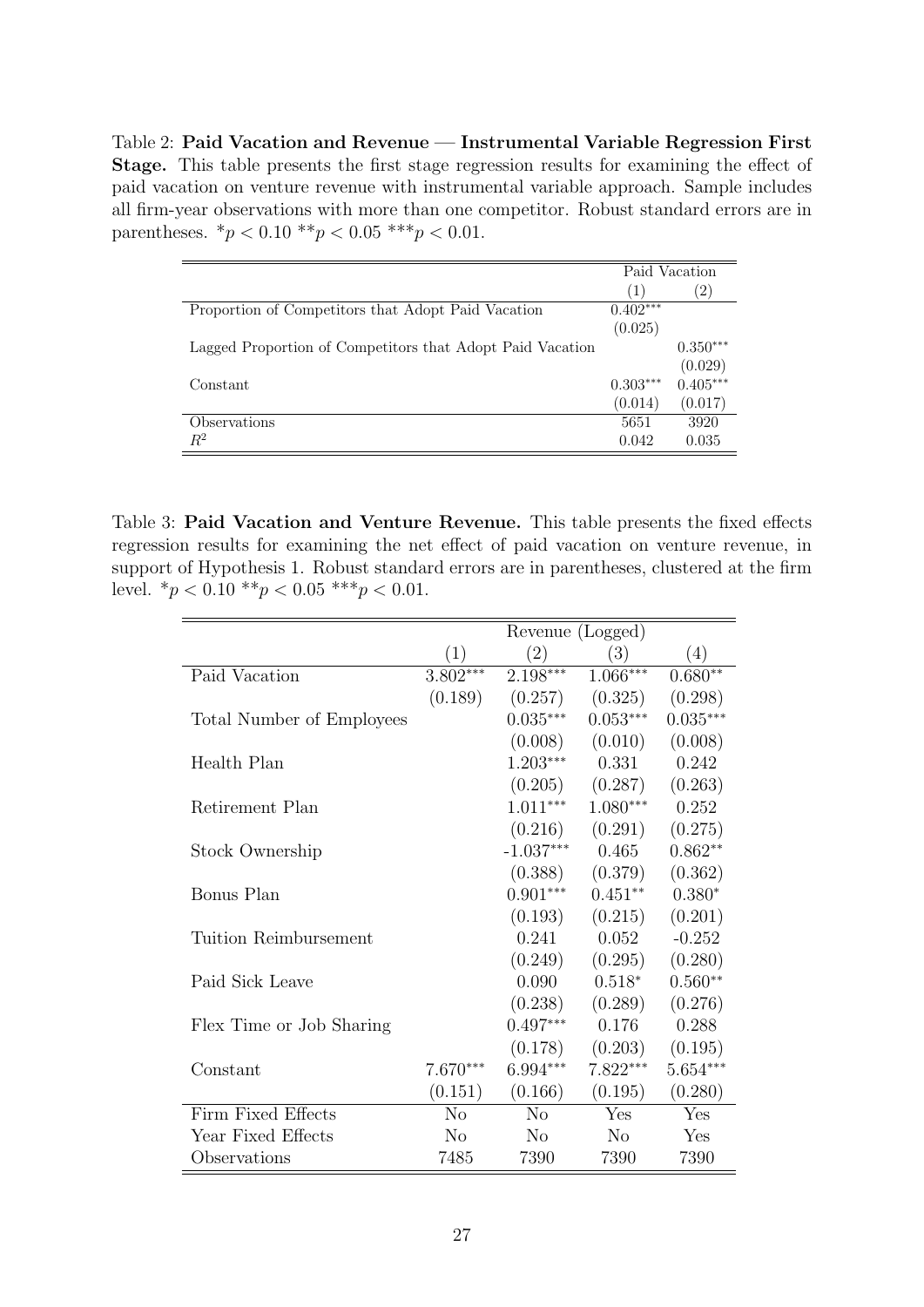<span id="page-27-0"></span>Table 4: Paid Vacation and Venture Revenue — Instrumental Variable Regression. This table presents the instrumental variable regression results for examining the net effect of paid vacation on venture revenue, in support of Hypothesis [1.](#page-8-1) Model 1 shows the results using proportion of competitors that adopt paid vacation as the instrument. Model 2 shows the results using lagged proportion of competitors that adopt paid vacation as the instrument. Robust standard errors are in parentheses, clustered at the firm level.  $*_p$  < 0.10  $**_p$  < 0.05  $***_p$  < 0.01.

|                           | Revenue (Logged) |                   |  |
|---------------------------|------------------|-------------------|--|
|                           | (1)              | $\left( 2\right)$ |  |
| Paid Vacation             | $12.731***$      | 12.607***         |  |
|                           | (3.167)          | (3.683)           |  |
| Total Number of Employees | 0.011            | 0.007             |  |
|                           | (0.009)          | (0.009)           |  |
| Health Plan               | $-0.669$         | $-0.674$          |  |
|                           | (0.602)          | (0.686)           |  |
| Retirement Plan           | $0.774**$        | 0.456             |  |
|                           | (0.311)          | (0.338)           |  |
| Stock Ownership           | $-0.817*$        | $-0.363$          |  |
|                           | (0.484)          | (0.527)           |  |
| Bonus Plan                | $-0.379$         | $-0.457$          |  |
|                           | (0.488)          | (0.543)           |  |
| Tuition Reimbursement     | 0.057            | $-0.070$          |  |
|                           | (0.360)          | (0.388)           |  |
| Paid Sick Leave           | $-6.418***$      | $-6.125***$       |  |
|                           | (1.987)          | (2.163)           |  |
| Flex Time or Job Sharing  | 0.089            | $-0.153$          |  |
|                           | (0.272)          | (0.318)           |  |
| Constant                  | 5.909***         | $6.445***$        |  |
|                           | (0.379)          | (0.615)           |  |
| Observations              | 5470             | 3794              |  |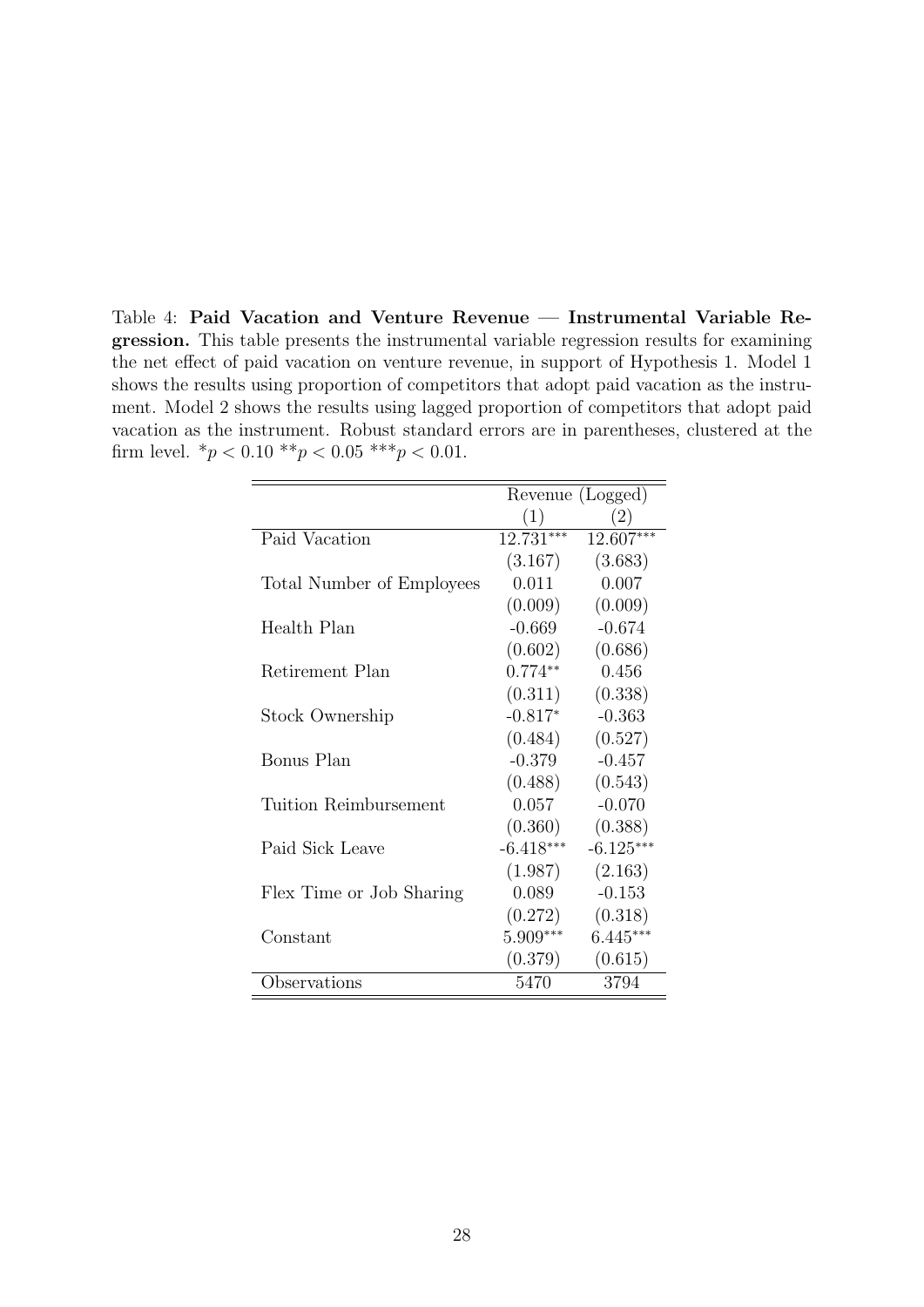<span id="page-28-0"></span>Table 5: Paid Vacation and Venture Survival. This table presents the Cox proportional hazards model results for examining the net effect of paid vacation on venture survival, in support of Hypothesis [1.](#page-8-1) Standard errors are in parentheses. Coefficients are displayed instead of hazard ratios.  $*p < 0.10$   $**p < 0.05$   $***p < 0.01$ .

|                           | Event of Venture Closure |                   |  |
|---------------------------|--------------------------|-------------------|--|
|                           | (1)                      | $\left( 2\right)$ |  |
| Paid Vacation             | $-0.496***$              | $-0.219***$       |  |
|                           | (0.048)                  | (0.077)           |  |
| Total Number of Employees |                          | $-0.006**$        |  |
|                           |                          | (0.003)           |  |
| Health Plan               |                          | $-0.334***$       |  |
|                           |                          | (0.061)           |  |
| Retirement Plan           |                          | $-0.326***$       |  |
|                           |                          | (0.073)           |  |
| Stock Ownership           |                          | $0.651***$        |  |
|                           |                          | (0.083)           |  |
| Bonus Plan                |                          | $-0.001$          |  |
|                           |                          | (0.061)           |  |
| Tuition Reimbursement     |                          | $-0.151*$         |  |
|                           |                          | (0.090)           |  |
| Paid Sick Leave           |                          | $-0.009$          |  |
|                           |                          | (0.076)           |  |
| Flex Time or Job Sharing  |                          | $-0.100*$         |  |
|                           |                          | (0.052)           |  |
| Observations              | 7623                     | 7526              |  |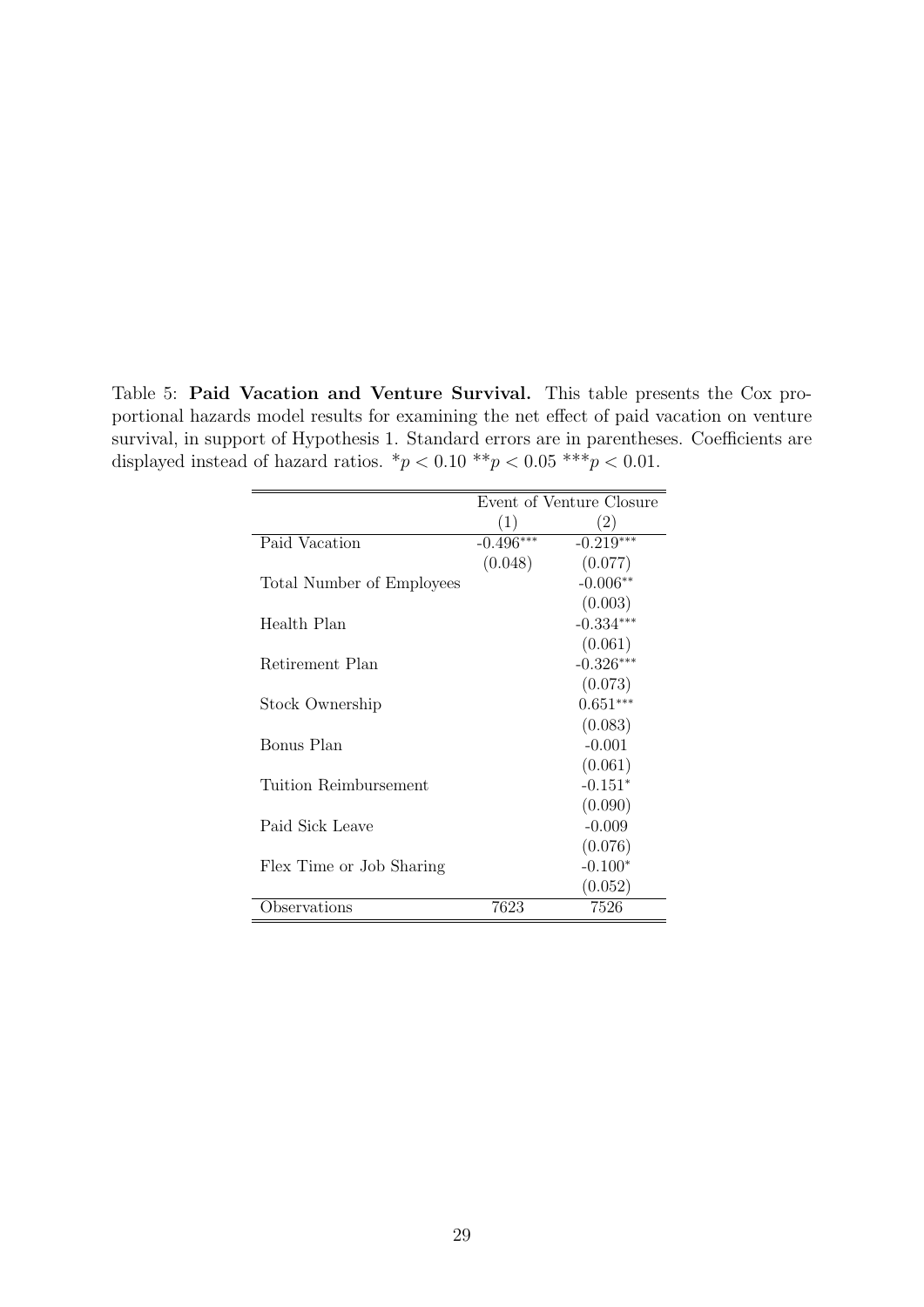<span id="page-29-0"></span>Table 6: Mechanisms for the Effect on Venture Revenue. This table presents the tests of Hypotheses [2](#page-9-1) and [3.](#page-9-2) Standard errors are in parentheses.  $*p < 0.10 **p < 0.05$ \*\*\* $p < 0.01$ .

|                                                                        |                       | Revenue (Logged)      |                       |                       |
|------------------------------------------------------------------------|-----------------------|-----------------------|-----------------------|-----------------------|
|                                                                        | (1)                   | (2)                   | (3)                   | (4)                   |
| Paid Vacation                                                          | $1.857***$            | $2.270***$            | $4.231***$            | $3.409***$            |
|                                                                        | (0.260)               | (0.225)               | (0.425)               | (0.384)               |
| Increase in Total Number of Full Time Employees                        | 0.283                 |                       |                       |                       |
|                                                                        | (0.325)               |                       |                       |                       |
| Paid Vacation $\times$ Increase in Total Number of Full Time Employees | $-0.191$              |                       |                       |                       |
|                                                                        | (0.383)               |                       |                       |                       |
| High Tech $(0/1)$                                                      |                       | $0.674**$             |                       |                       |
|                                                                        |                       | (0.311)               |                       |                       |
| Paid Vacation $\times$ High Tech $(0/1)$                               |                       | $-0.523$<br>(0.403)   |                       |                       |
| Average Weekly Working Hours by Owner-Operators                        |                       |                       | $0.049***$            |                       |
|                                                                        |                       |                       | (0.005)               |                       |
| Paid Vacation $\times$ Average Weekly Working Hours by Owner-Operators |                       |                       | $-0.045***$           |                       |
|                                                                        |                       |                       | (0.008)               |                       |
| Average Weekly Working Hours by Primary Onwer                          |                       |                       |                       | $0.035***$            |
|                                                                        |                       |                       |                       | (0.004)               |
| Paid Vacation $\times$ Average Weekly Working Hours by Primary Onwer   |                       |                       |                       | $-0.027***$           |
|                                                                        |                       |                       |                       | (0.006)               |
| Total Number of Employees                                              | $0.025***$            | $0.035***$            | $0.035***$            | $0.034***$            |
|                                                                        | (0.005)               | (0.005)               | (0.005)               | (0.005)               |
| Health Plan                                                            | $1.099***$            | $1.190***$            | $1.061***$            | $1.169***$            |
|                                                                        | (0.187)               | (0.172)               | (0.171)               | (0.172)               |
| Retirement Plan                                                        | $0.783***$            | $1.007***$            | $1.035***$            | $1.055***$            |
|                                                                        | (0.199)               | (0.192)               | (0.191)               | (0.192)               |
| Stock Ownership                                                        | $-0.662**$            | $-1.104***$           | $-0.994***$           | $-1.090***$           |
| Bonus Plan                                                             | (0.308)<br>$0.799***$ | (0.284)<br>$0.907***$ | (0.278)<br>$0.838***$ | (0.280)<br>$0.875***$ |
|                                                                        | (0.183)               | (0.172)               | (0.171)               | (0.172)               |
| Tuition Reimbursement                                                  | 0.150                 | 0.238                 | 0.260                 | 0.259                 |
|                                                                        | (0.242)               | (0.234)               | (0.233)               | (0.234)               |
| Paid Sick Leave                                                        | 0.159                 | 0.089                 | 0.064                 | 0.053                 |
|                                                                        | (0.220)               | (0.211)               | (0.209)               | (0.211)               |
| Flex Time or Job Sharing                                               | $0.373**$             | $0.473***$            | $0.446***$            | $0.439***$            |
|                                                                        | (0.167)               | (0.152)               | (0.151)               | (0.152)               |
| Constant                                                               | 7.996***              | $6.922***$            | $4.941***$            | $5.499***$            |
|                                                                        | (0.160)               | (0.121)               | (0.238)               | (0.226)               |
| Observations                                                           | 4970                  | 7390                  | 7385                  | 7273                  |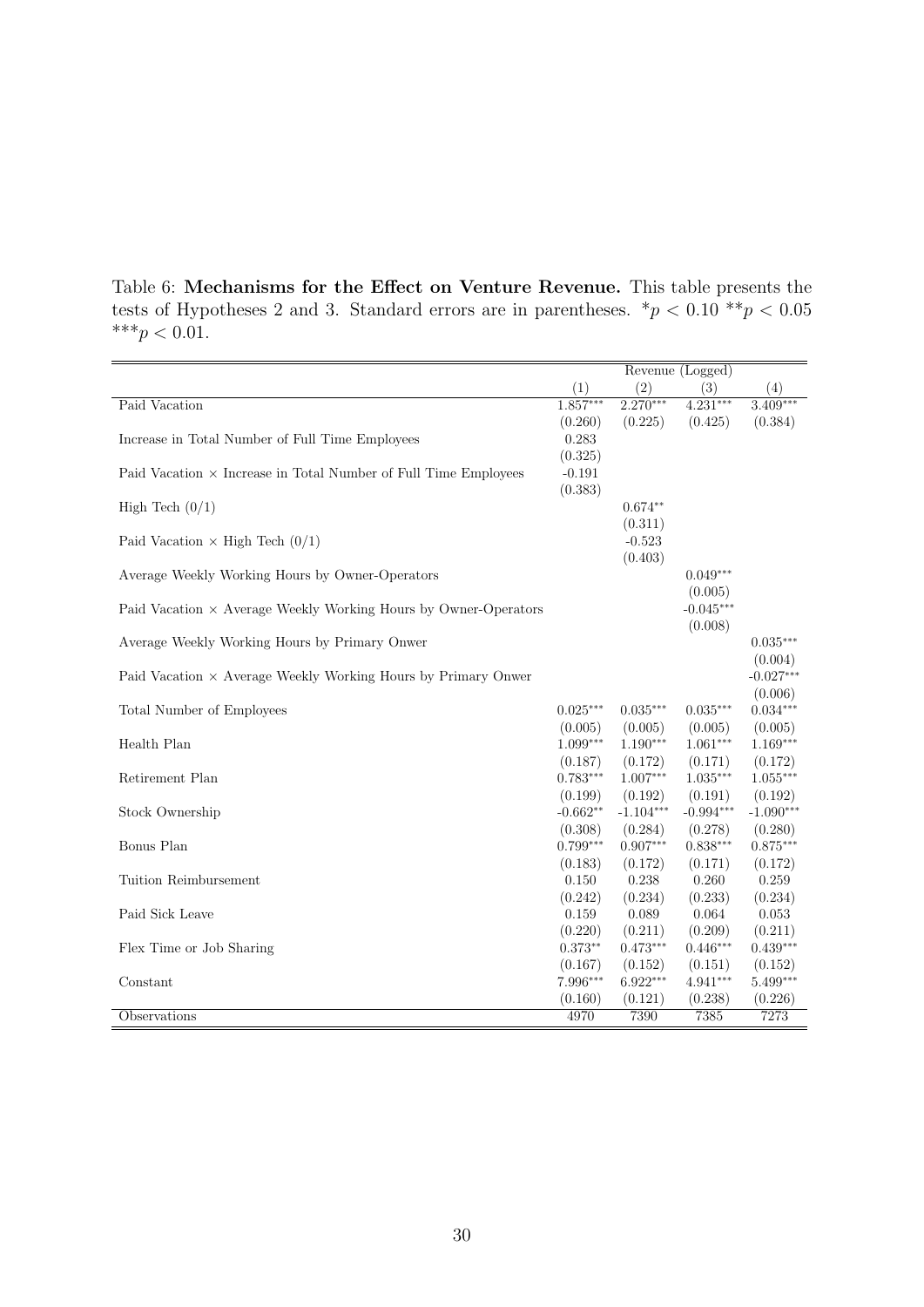<span id="page-30-0"></span>

|  | Table 7: Mechanisms for the Effect on Venture Survival. This table presents the              |  |  |  |  |  |
|--|----------------------------------------------------------------------------------------------|--|--|--|--|--|
|  | tests of Hypotheses 2 and 3. Standard errors are in parentheses. $\pi p < 0.10 \pi p < 0.05$ |  |  |  |  |  |
|  | *** $p < 0.01$ .                                                                             |  |  |  |  |  |

|                                                                        | Event of Venture Closure |             |             |             |
|------------------------------------------------------------------------|--------------------------|-------------|-------------|-------------|
|                                                                        | (1)                      | (2)         | (3)         | (4)         |
| Paid Vacation                                                          | $-0.170$                 | $-0.248***$ | $-0.385**$  | $-0.530***$ |
|                                                                        | (0.110)                  | (0.078)     | (0.149)     | (0.137)     |
| Increase in Total Number of Full Time Employees                        | 0.143                    |             |             |             |
|                                                                        | (0.124)                  |             |             |             |
| Paid Vacation $\times$ Increase in Total Number of Full Time Employees | 0.045                    |             |             |             |
|                                                                        | (0.154)                  |             |             |             |
| High Tech $(0/1)$                                                      |                          | $-0.209**$  |             |             |
|                                                                        |                          | (0.104)     |             |             |
| Paid Vacation $\times$ High Tech (0/1)                                 |                          | 0.228       |             |             |
|                                                                        |                          | (0.141)     |             |             |
| Average Weekly Working Hours by Owner-Operators                        |                          |             | $-0.001$    |             |
|                                                                        |                          |             | (0.002)     |             |
| Paid Vacation $\times$ Average Weekly Working Hours by Owner-Operators |                          |             | 0.004       |             |
|                                                                        |                          |             | (0.003)     |             |
| Average Weekly Working Hours by Primary Onwer                          |                          |             |             | $-0.001$    |
|                                                                        |                          |             |             | (0.001)     |
| Paid Vacation $\times$ Average Weekly Working Hours by Primary Onwer   |                          |             |             | $0.006***$  |
|                                                                        |                          |             |             | (0.002)     |
| Total Number of Employees                                              | $-0.005*$                | $-0.006**$  | $-0.006**$  | $-0.007**$  |
|                                                                        | (0.003)                  | (0.003)     | (0.003)     | (0.003)     |
| Health Plan                                                            | $-0.266***$              | $-0.335***$ | $-0.328***$ | $-0.316***$ |
|                                                                        | (0.080)                  | (0.061)     | (0.061)     | (0.062)     |
| Retirement Plan                                                        | $-0.244***$              | $-0.326***$ | $-0.328***$ | $-0.328***$ |
|                                                                        | (0.091)                  | (0.073)     | (0.073)     | (0.074)     |
| Stock Ownership                                                        | $0.648***$               | $0.665***$  | $0.659***$  | $0.668***$  |
|                                                                        | (0.111)                  | (0.085)     | (0.083)     | (0.083)     |
| Bonus Plan                                                             | 0.008                    | $-0.001$    | $-0.003$    | 0.029       |
|                                                                        | (0.079)                  | (0.061)     | (0.061)     | (0.062)     |
| Tuition Reimbursement                                                  | $-0.172$                 | $-0.149*$   | $-0.161*$   | $-0.143$    |
|                                                                        | (0.113)                  | (0.090)     | (0.090)     | (0.090)     |
| Paid Sick Leave                                                        | 0.021                    | $-0.011$    | $-0.010$    | $-0.013$    |
|                                                                        | (0.097)                  | (0.076)     | (0.076)     | (0.077)     |
| Flex Time or Job Sharing                                               | $-0.184**$               | $-0.092*$   | $-0.101*$   | $-0.113**$  |
|                                                                        | (0.072)                  | (0.053)     | (0.053)     | (0.053)     |
| Observations                                                           | 5050                     | 7526        | 7517        | 7398        |
|                                                                        |                          |             |             |             |